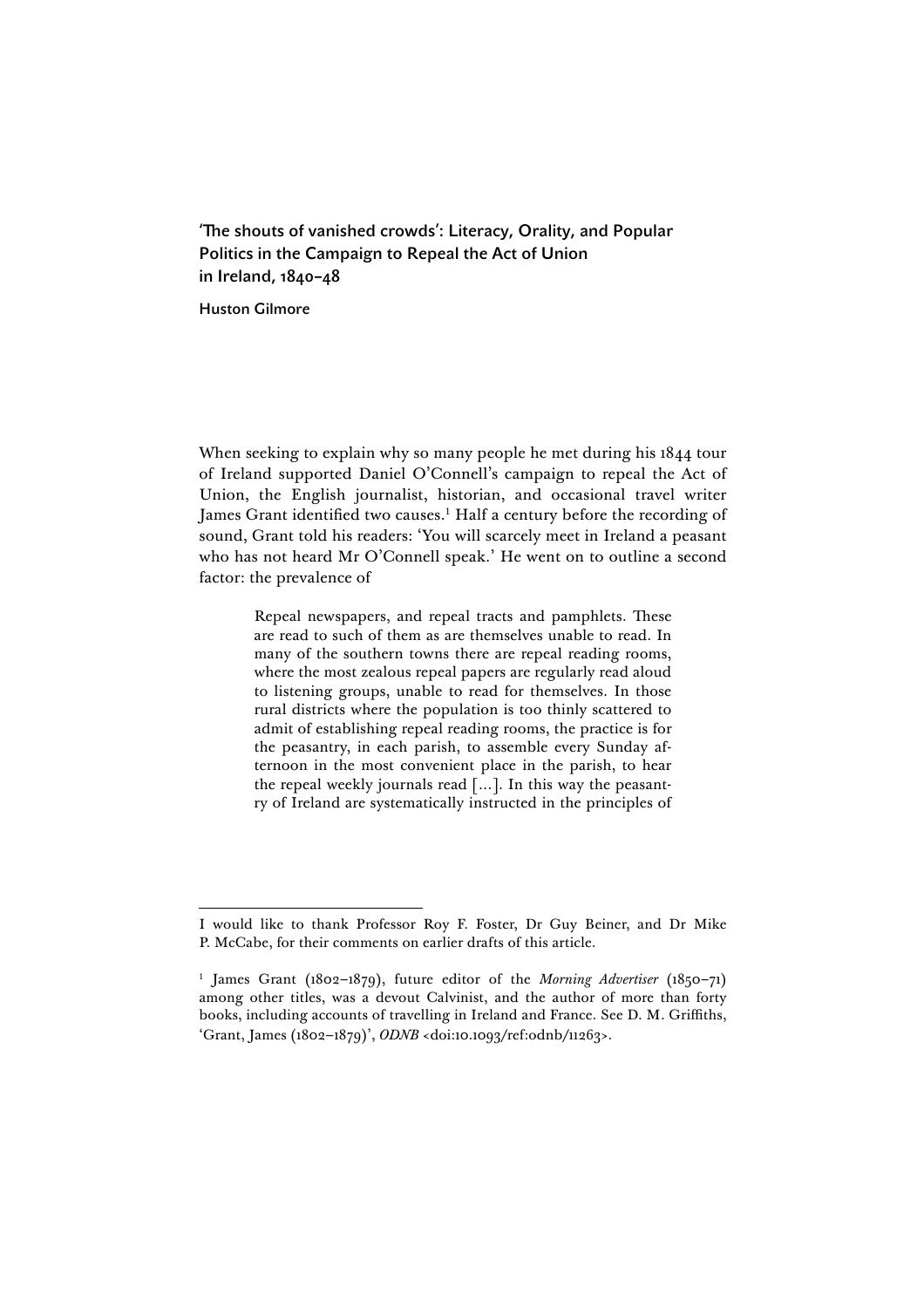repeal; and hence the amazing progress which that question has made.<sup>2</sup>

This passage illustrates three important points: the paucity of newspapers in pre-Famine Irish society, the widespread levels of illiteracy among the peasantry, and the manner in which information entered the public sphere in rural society, namely by public reading from newspapers.<sup>3</sup> The production and recitation of texts was a realization of hierarchical relations of power that structured pre-Famine Irish society.<sup>4</sup> Nineteenthcentury Ireland was a predominantly rural and bilingual society, albeit one that was coming to the end of a century of dramatic language shift. 5 This was a process that affected every section of society in most areas, and which meant that English had become the language of print, literacy, and commerce, as well as of popular politics, as access to the written word spread down the social ladder.<sup>6</sup>

In his study of the social memory of the 1798 rebellion, Guy Beiner notes that despite the rich oral culture for which Ireland is renowned, oral history has not flourished in the field of Irish historical studies.<sup>7</sup> The same might be said for the study of orality, which has tended to play second fiddle to studies of textual traditions, if only as a reflection of the necessarily text-based archival record.<sup>8</sup> The 'oral' nature of Irish-language

<sup>2</sup> [James Grant], *Impressions of Ireland and the Irish, 1844*, 2 vols (London: Cunningham, 1844), II, 199–200.

<sup>&</sup>lt;sup>3</sup> In 1841, 47% of the population over the age of five claimed to be able to read, although this statistic belied considerable regional variations and levels of functional literacy. See Joseph Lee, *The Modernisation of Irish Society* (London: Gill & Macmillan, 1973), p. 13.

<sup>4</sup> Niall Ó Ciosáin, *Print and Popular Culture in Ireland, 1750–1850* (London: Lilliput Press, 1997), pp. 186–87.

<sup>5</sup> Peter K. Fallon, *Printing, Literacy, and Education in Eighteenth Century Ireland* (Lampeter: Mellen, 2005), pp. 2–4.

 $6$  Niall Ó Ciosáin, 'Print and Irish, 1570–1900: An Exception among the Celtic Languages?', *Radharc: A Journal of Irish and Irish-American Studies*, 5–7 (2004–06), 73–106 (p. 75); Rolf Loeber and Magda Stouthamer-Loeber, 'Popular Reading Practise', in *The Oxford History of the Irish Book* (Oxford: Oxford University Press, 2006–), IV: *The Irish Book in English, 1800–1891,* ed. by James H. Murphy (2011), pp. 211–39 (p. 239).

<sup>7</sup> Guy Beiner, *Remembering the Year of the French: Irish Folk History and Social Memory* (Madison: University of Wisconsin Press, 2007), p. 17.

<sup>&</sup>lt;sup>8</sup> Nessa Cronin, Séan Crosson, and John Eastlake, "The Sea of Orality": An Introduction to Orality and Modern Irish Culture', in *Anáil an Bhéil Bheo: Orality*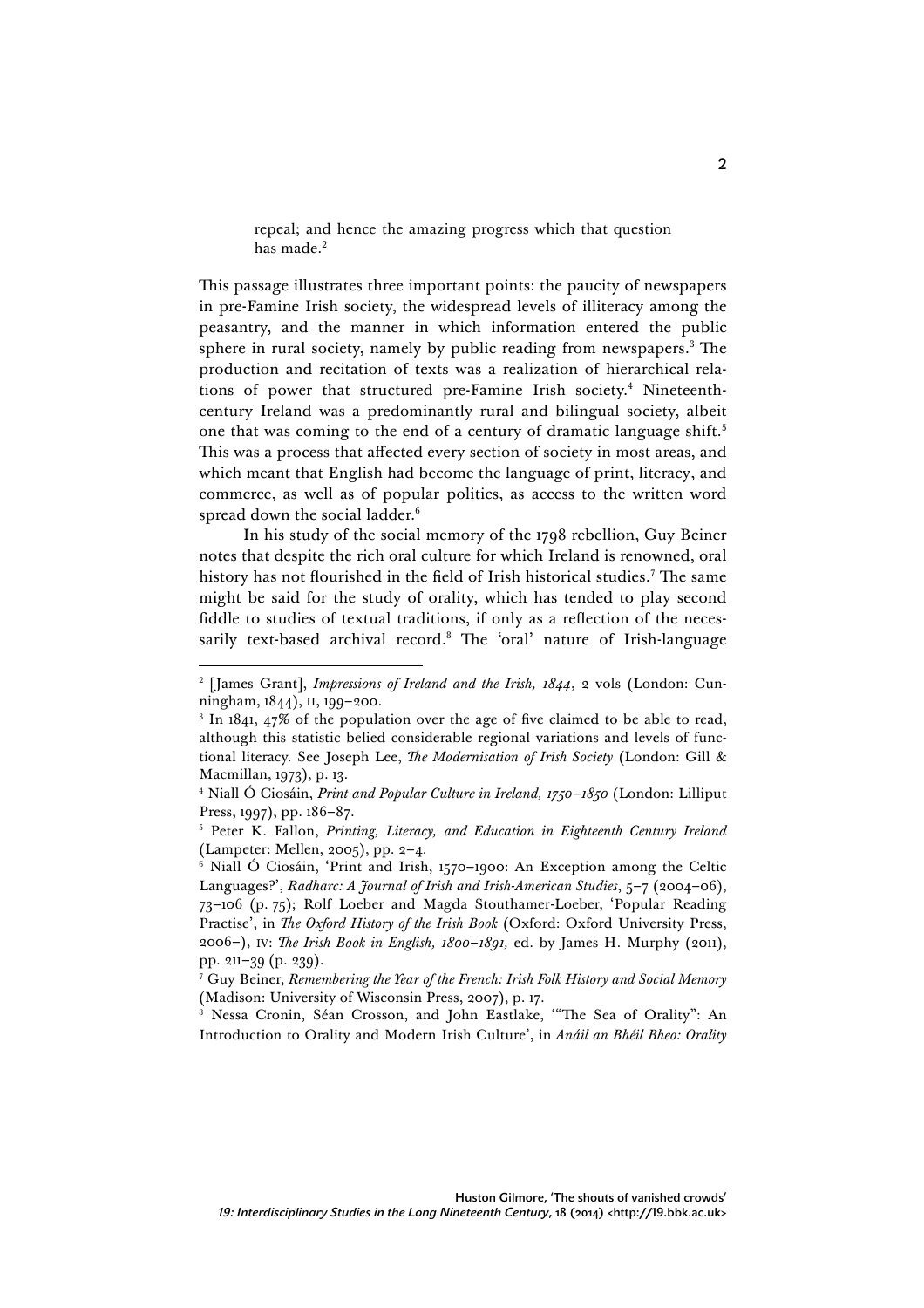culture was compounded by a lack of published material in Irish, as most Irish-language texts survived (if at all) only in manuscript (Loeber and Stouthamer-Loeber, p. 215). Helen O'Connell has written persuasively of the manner in which 'the Irish language came to be equated with orality in the nineteenth century', and argues that 'Irish was constructed in terms of orality and illiteracy in order to assert the rationality of the Englishlanguage literary discourse' represented by the literature of 'improvement'. <sup>9</sup> Moreover, she notes that both the supporters of Daniel O'Connell's Repeal Association, and those members of the nationalist intelligentsia associated with the *Nation* newspaper and popularly dubbed 'Young Ireland', were rooted in 'improvement concepts of "self-reliance", literacy, and sobriety, which were intent on the dislodging of the illiterate ideology of the Irish peasantry'. <sup>10</sup> Although there is a lack of data on literacy rates prior to 1841, as Niall Ó Ciosaín has argued, 'it is clear that by 1800 the culture of the majority, while still predominantly oral, was no longer exclusively so.<sup>'11</sup> Despite the preponderance of illiteracy and the expense of purchasing newspapers in an endemically poor society, by the time Daniel O'Connell's campaign to repeal the Act of Union in the 1840s gathered steam, people were increasingly frequenting reading rooms, buying or renting newspapers, reading newspapers in public houses, or listening to others read newspapers aloud.<sup>12</sup>

It is not my intended purpose in this article to interrogate the more arcane interpretations of postcolonial theorists as to the ramifications of orality in Ireland for the development of modernity in the *longue durée*. 13 Rather, I wish to examine the manner in which nationalist activists in the

*and Modern Irish Culture*, ed. by Nessa Cronin, Séan Crosson, and John Eastlake (Newcastle upon Tyne: Cambridge Scholars Publishing, 2009), pp. 3–12 (p. 3).

<sup>9</sup> Helen O'Connell, 'Improved English: And the Silence of Irish', *Canadian Journal of Irish Studies*, 30 (2004), 13–19 (p. 13).

<sup>&</sup>lt;sup>10</sup> Helen O'Connell, *Ireland and the Fiction of Improvement* (Oxford: Oxford University Press, 2006), p. 160.

<sup>&</sup>lt;sup>11</sup> Niall Ó Ciosaín, 'Oral Culture, Literacy, and Reading, 1800-50', in *The Oxford History of the Irish Book,* IV, 173–91 (p. 173).

<sup>12</sup> Marie-Louise Legg, *Newspapers and Nationalism: The Irish Provincial Press, 1850– 1892* (Dublin: Four Courts Press, 1999), pp. 65–66.

<sup>13</sup> For just such an approach, see David Lloyd, *Irish Culture and Colonial Modernity, 1800–2000: The Transformation of Oral Space* (Cambridge: Cambridge University Press, 2011).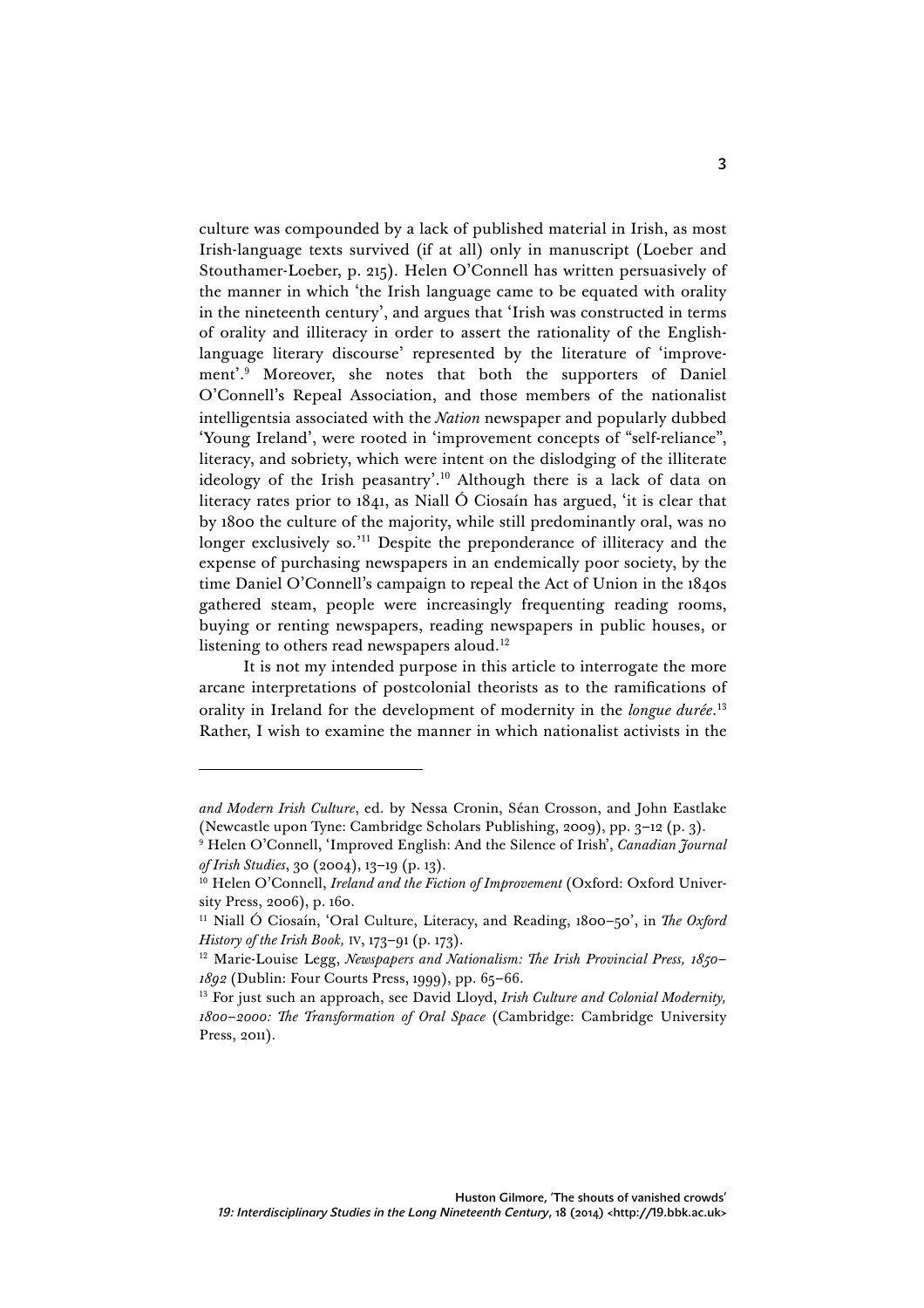immediate pre-Famine period relied on a developing and vibrant literary culture. This was a culture that interacted with popular orality on a dayto-day basis through the dissemination of newspapers and other reading materials in dedicated reading rooms in a society that was 'increasingly Anglicized and literate'. <sup>14</sup> This, it should be stressed, was an interaction of both literacy *and* orality.15 As Denis Donohue has remarked, 'orality and literacy are never mutually exclusive', and the historian must be wary of constructing them in a falsely antagonistic relationship.16 Nonetheless, to study orality in the early nineteenth century must be done in the light of Penny Fielding's observation that

> the self-evident nature of orality is itself based on a paradox: on the one hand, the oral is something everyone knows, it is shared experience, communal knowledge, the wisdom of the people. On the other hand, the oral cannot really be known at all, because of its habit of vanishing without record into the past.<sup>17</sup>

Historians of the Repeal campaign have placed much emphasis on the spectacular series of 'monster' meetings as demonstrating increased levels of political participation in the pre-Famine period.18 These were a series of more than forty mass rallies organized by Daniel O'Connell's

<sup>14</sup> K. Theodore Hoppen, *Elections, Politics, and Society in Ireland, 1832–1885* (Oxford: Oxford University Press, 1984), p. 457.

<sup>&</sup>lt;sup>15</sup> For some, 'the evidence on which the orality-literacy split rests is thin and dated' (see Jonathan Sterne, 'The Theology of Sound: A Critique of Orality', *Canadian Journal of Communications*, 36 (2011), 207–25 (p. 220)). Walter J. Ong's pioneering *Orality and Literacy* (1982), which has done much to frame debates on orality and literacy, does not deal with Ireland, other than to note in passing that Ireland is 'a country in which every region preserves massive residual orality' (*Orality and Literacy: The Technologizing of the Word* (London: Routledge, 1995), p. 69).

<sup>16</sup> Denis Donoghue, 'Orality, Literacy, and Their Discontents', *New Literary History*, 27 (1997), 145–59 (p. 151).

<sup>17</sup> Penny Fielding, *Writing and Orality: Nationality, Culture, and Nineteenth Century Scottish Fiction* (Oxford: Oxford University Press, 1996), p. 4.

<sup>18</sup> Oliver MacDonagh, *O'Connell: The Life of Daniel O'Connell, 1775–1847* (London: Weidenfeld & Nicolson, 1991), pp. 501–10; Patrick M. Geoghegan, *Liberator: The Life and Death of Daniel O'Connell, 1830–1847* (Dublin: Gill & Macmillan, 2010), pp. 133–65.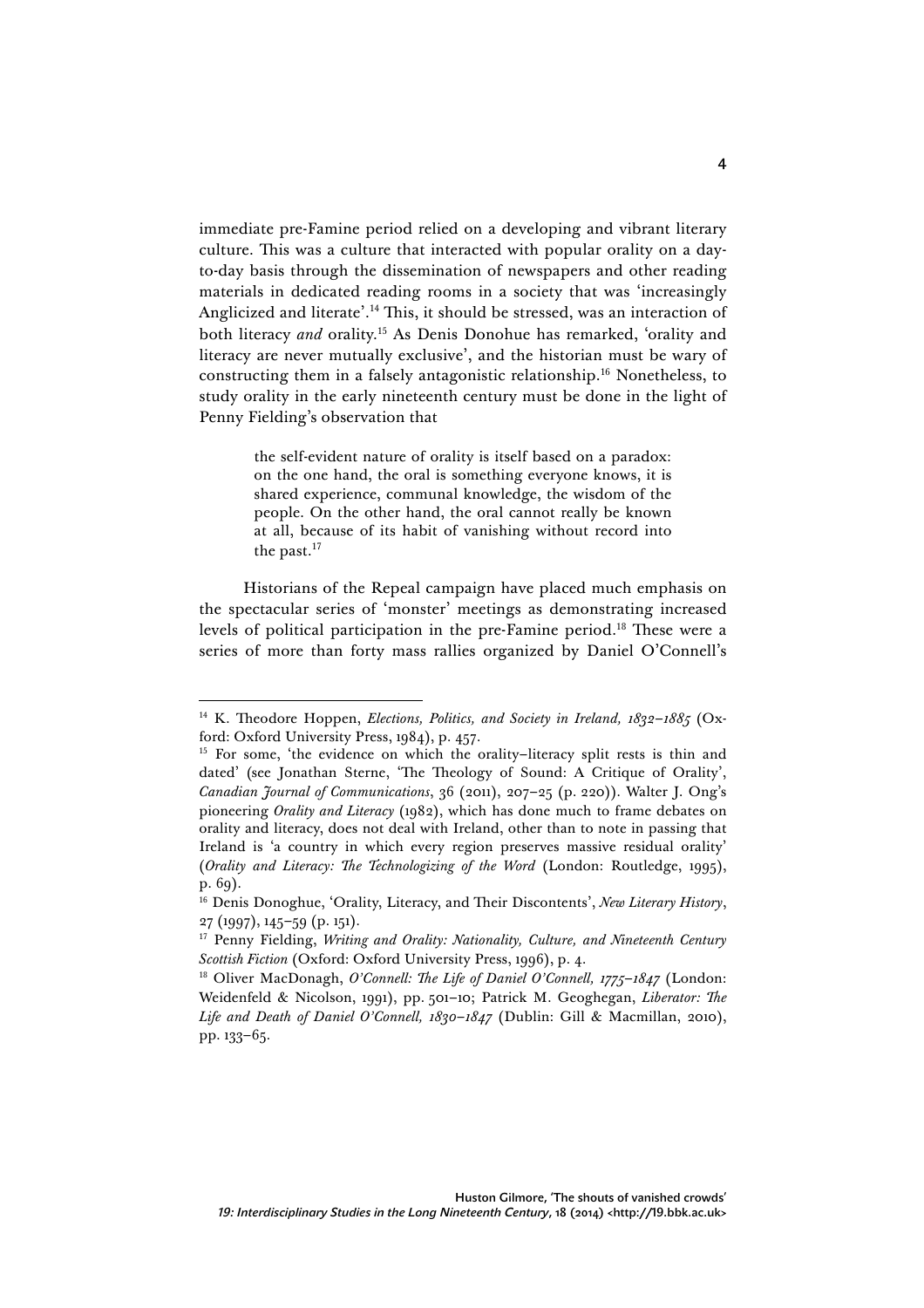Loyal National Repeal Association (LNRA) during the summer of 1843.<sup>19</sup> The work of Gary Owens has done much to illuminate the dramaturgy deployed during these carefully stage-managed processions, designed to demonstrate the physical numbers who supported Repeal in an atmosphere reminiscent of both pilgrimage and summer fair, to the extent that he denominated the monster meetings as 'nationalism without words' above all a spectacle of O'Connellite strength in numbers.<sup>20</sup> The Repeal press abounded with descriptions of the orderly nature and sobriety of the crowds that attended, although one (admittedly hostile) witness, *Times* correspondent Sir William Howard Russell, would later describe how, in response to O'Connell's speechifying, 'the men yelled and danced with rage; the women squealed and clapped their hands. The vast multitude  $\lceil ... \rceil$  moved and moaned like a wild beast in agony.<sup>21</sup> Moreover, these occasions were accompanied by both music and the performance of ballads: Benjamin Disraeli's brother Ralph, an equally hostile witness to a 'monster' meeting, described the attendance of temperance bands and the

<sup>&</sup>lt;sup>19</sup> The meetings were dubbed 'monster' meetings by the *Times* on 1 July 1843, presumably due to the size of the crowds that attended, although it has been suggested that the term is a corruption of the French word 'monstre', meaning 'mass'. O'Connell publicly embraced the term: 'Why, it is a monster meeting; but it is not a monster of wickedness or vice — of drunkenness or riot; it is a monster in the purity of its motives — in the innocence of its conduct  $[\dots]$ . I thank the writer for the phrase "monster meeting."' See 'Great Repeal Demonstration of the Congregated Trades and Citizens of Dublin', *Freeman's Journal*, 4 July 1843, p. 4. On the possible French derivation, see Bryan P. McGovern, *John Mitchel: Irish Nationalist, Southern Secessionist* (Knoxville: University of Tennessee Press, 2009), p. 14.

 $20$  Gary Owens, 'Nationalism without Words: Symbolism and Ritual Behaviour in the Repeal "Monster" Meetings of 1843–45', in *Irish Popular Culture, 1650–1850*, ed. by J. S. Donnelly and K. A. Miller (Dublin: Irish Academic Press, 1998), pp. 242– 69. See also his 'Constructing the Repeal Spectacle: Monster Meetings and People Power in Pre-Famine Ireland', in *People Power: Proceedings of the Third Annual Daniel O'Connell Workshop*, ed. by Maurice R. O'Connell (Dublin: Institute of Public Administration, 1993), pp. 80–93.

<sup>21</sup> Sir William Howard Russell, writing in the *Anti-Jacobin*, 14 February 1891, cited in John Black Atkins, *The Life of Sir William Howard Russell: The First Special Correspondent* (London: Murray, 1911), p. 30.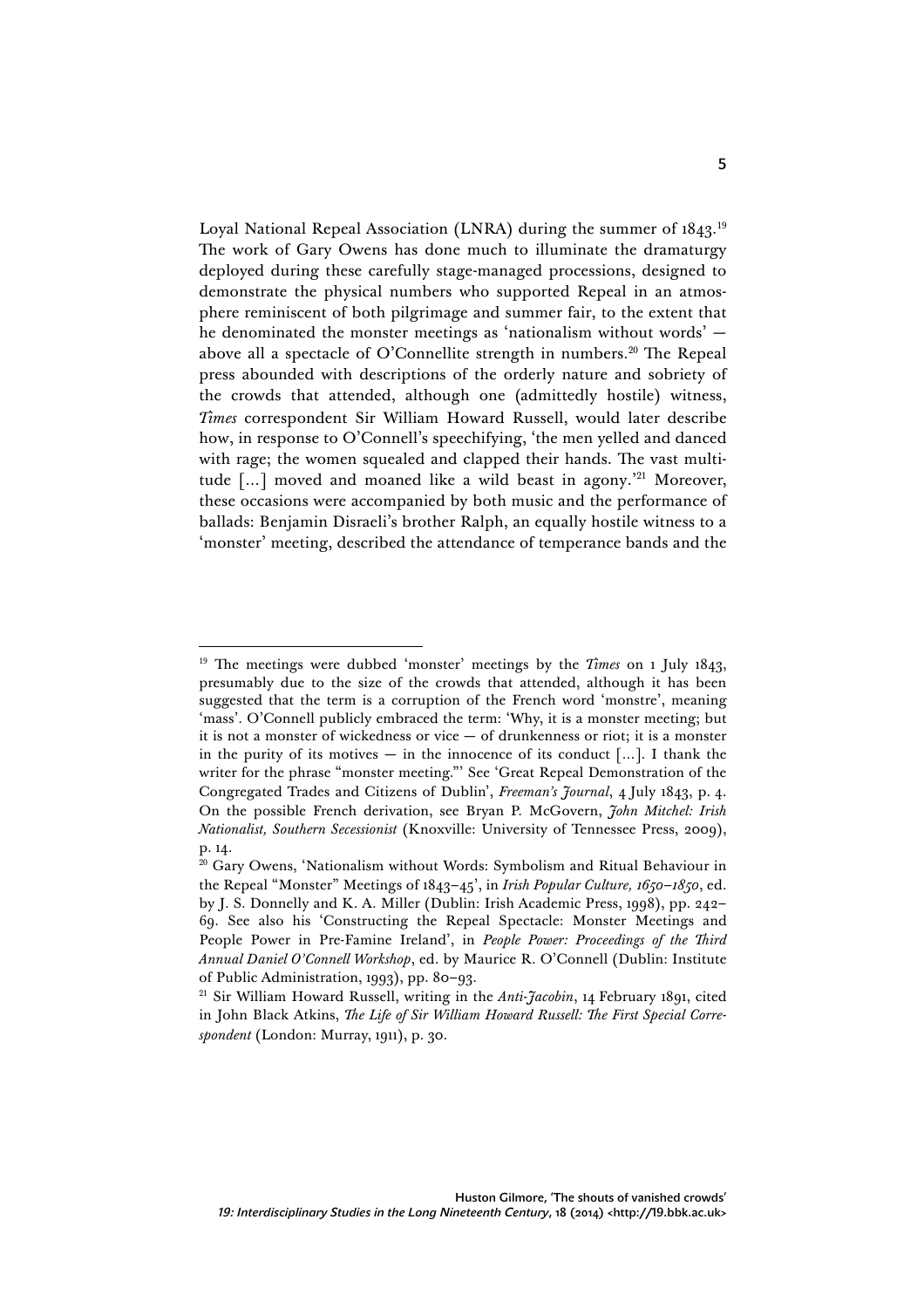appearance among the crowd of 'several ballad-singers chanting the praises of Dan and Repale [*sic*]'. 22

The performative aspects of the 'monster' meeting, the highly visible role of the priesthood, and the repetitive nature of O'Connell's speeches, was noted by the Resident Magistrate for the County of Meath, Captain George Despard. After witnessing one such rally in August 1843 he informed Dublin Castle that

> it did appear very remarkable to me that very shortly after Mr. O'Connell arrived thousands left the ground without even endeavouring to hear him speak, and I was surprised at observing that almost all the country people assembled appeared quite careless as to whether or not they heard any of the speeches.<sup>23</sup>

It is perhaps unsurprising, in an age predating means of amplification, that the success of the 'monster' meetings was deemed to lie in how they were reported in the press, rather than in the content of the speeches delivered. This was not lost on the authorities. The then Lord Lieutenant Earl de Grey told Prime Minister Sir Robert Peel that the public perception of events was just as important as the actual numbers who turned out:

> Their numbers we have reason to know are grossly exaggerated; but they are large enough to paralyze the movements of society — and when O'Connell states in public that he has just been addressing 70,000, 80,000, 120,000 men, the world believes him, & the effect upon the bold or the timid mind is proportionate.<sup>24</sup>

The campaign of 'monster' meetings was brought to an abrupt close by the proclamation of a planned meeting at Clontarf in October, and the arrest and imprisonment of O'Connell and a number of other prominent Repealers. It also enabled the Young Irelanders to exert, under

<sup>22</sup> [Ralph Disraeli], *A Visit to the Wild West; or, A Sketch of the Emerald Isle, Picturesque and Political, During the Past Autumn* (London: Nickisson, 1843), p. 17.

<sup>&</sup>lt;sup>23</sup> George Despard to E. Lucas, 16 August 1843. London, National Archives, CS ORP 22/16/583.

<sup>&</sup>lt;sup>24</sup> De Grey to Peel, 6 May 1843. London, British Library, Peel papers, Add. MSS 40478 ff. 39–44.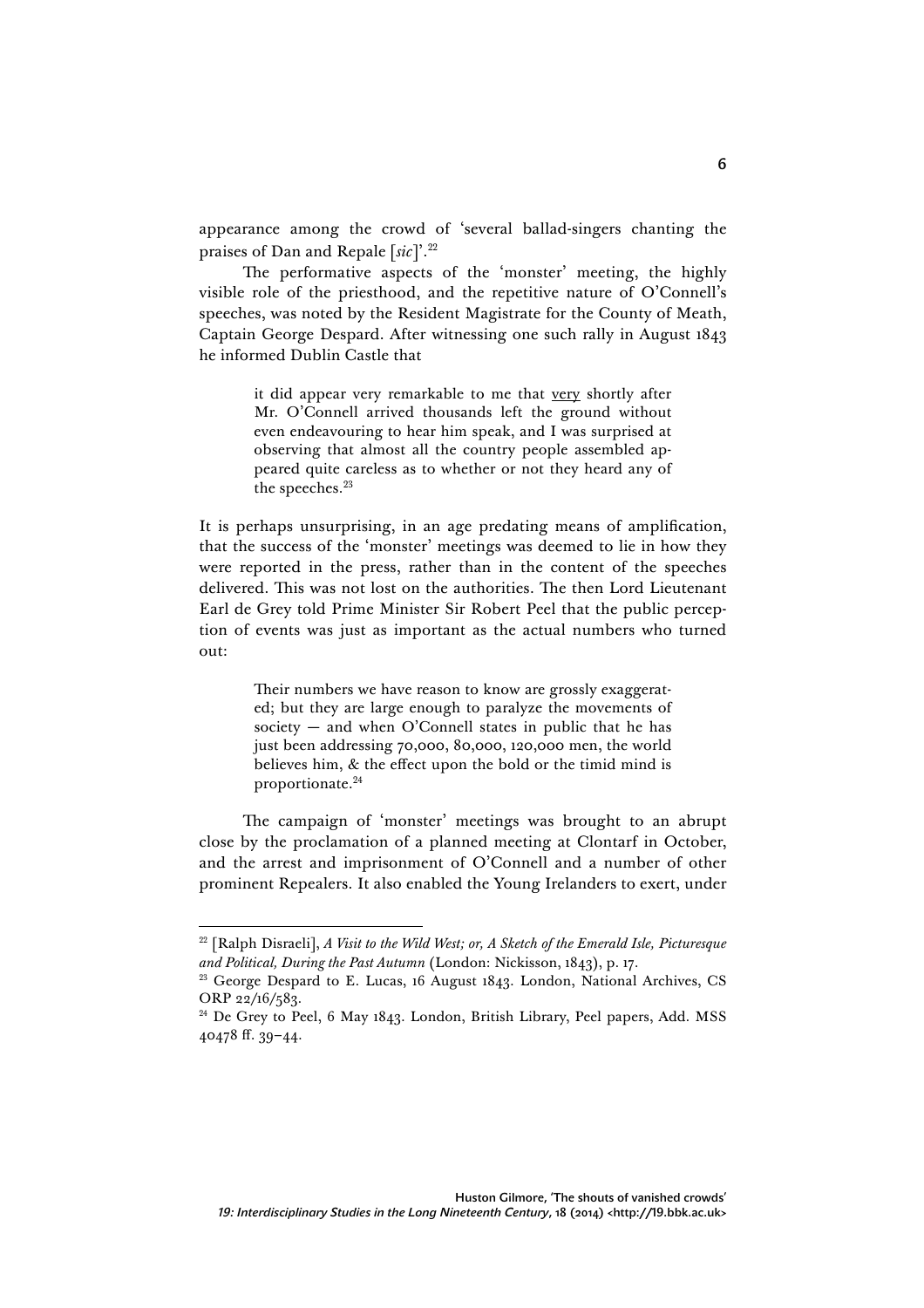the leadership of the Limerick MP William Smith O'Brien, an influence in the Repeal Association which they had hitherto lacked, and in particular to pour their energies into promulgating popular education as a means of attaining a non-sectarian 'nationality' through the pages of their newspaper the *Nation*. <sup>25</sup> The manner in which, in pre-Famine Ireland, newspapers were read, shared, and read in public, enabled a small nationalist intelligentsia to exert an influence on nationalist politics to a degree out of all proportion to its numbers. Members of the intelligentsia made 'a disproportionately important contribution to leadership in the Repeal Association' and, after January 1847, the Young Ireland splinter group the Irish Confederation.<sup>26</sup> Thus while by the end of  $1843$ , only a year after its foundation, the *Nation* was selling more than 10,000 copies a week, its readership numbered many thousands more.<sup>27</sup> Its editor Charles Gavan Duffy would later estimate that at its peak the paper had a readership of more than 250,000, and suggested each copy read aloud at public meetings 'served from fifty to a hundred persons'. <sup>28</sup> Both the Repeal Association and Young Ireland relied on the printed word — spread by both oral and written communication — to promote their message, and Repeal Wardens were instructed that following all Repeal meetings, 'the routine business being transacted, the Chairman shall appoint a Reader, who shall read aloud to the meeting from the public journals, books, or tracts, all proceedings connected with the Repeal cause, and other matters of interest.<sup>229</sup> The LNRA transmitted newspapers to its membership, and in so

<sup>25</sup> Richard Davis, *Revolutionary Imperialist: William Smith O'Brien, 1803–1864* (Dublin: Lilliput Press, 1998), pp. 172–73; on O'Brien's leadership of the Repeal Association during the early months of 1844, see also Robert Sloan, *William Smith O'Brien and the Young Ireland Rebellion of 1848* (Dublin: Four Courts Press, 2000), pp. 114–15. For an overview of the founding of the *Nation*, see Michael L. Brillman, 'Loyalty and Repeal: The *Nation*, 1842–46', in *Irish Journalism before Independence: More a Disease than a Profession*, ed. by Kevin Rafter (Manchester: Manchester University Press, 2011), pp. 36–48.

<sup>26</sup> Jacqueline Hill, 'The Intelligentsia and Irish Nationalism in the 1840s', *Studia Hibernica*, 20 (1980), 73–109 (p. 85).

<sup>27</sup> Mary Casteleyn, *A History of Literacy and Libraries in Ireland: The Long Traced Pedigree* (Aldershot: Gower, 1984), p. 146.

<sup>28</sup> Sir Charles Gavan Duffy, *Young Ireland: A Fragment of Irish History, 1840–1850* (London: Massell, Petter, Galphin, 1880), p. 387.

<sup>29</sup> *Rules for the Establishment of Repeal Reading Rooms, Unanimously Adopted at a Meeting of the Loyal National Repeal Association, Held on Monday, the 13th Jan., 1845*, ed. by Daniel O'Connell (Dublin: Browne, 1845).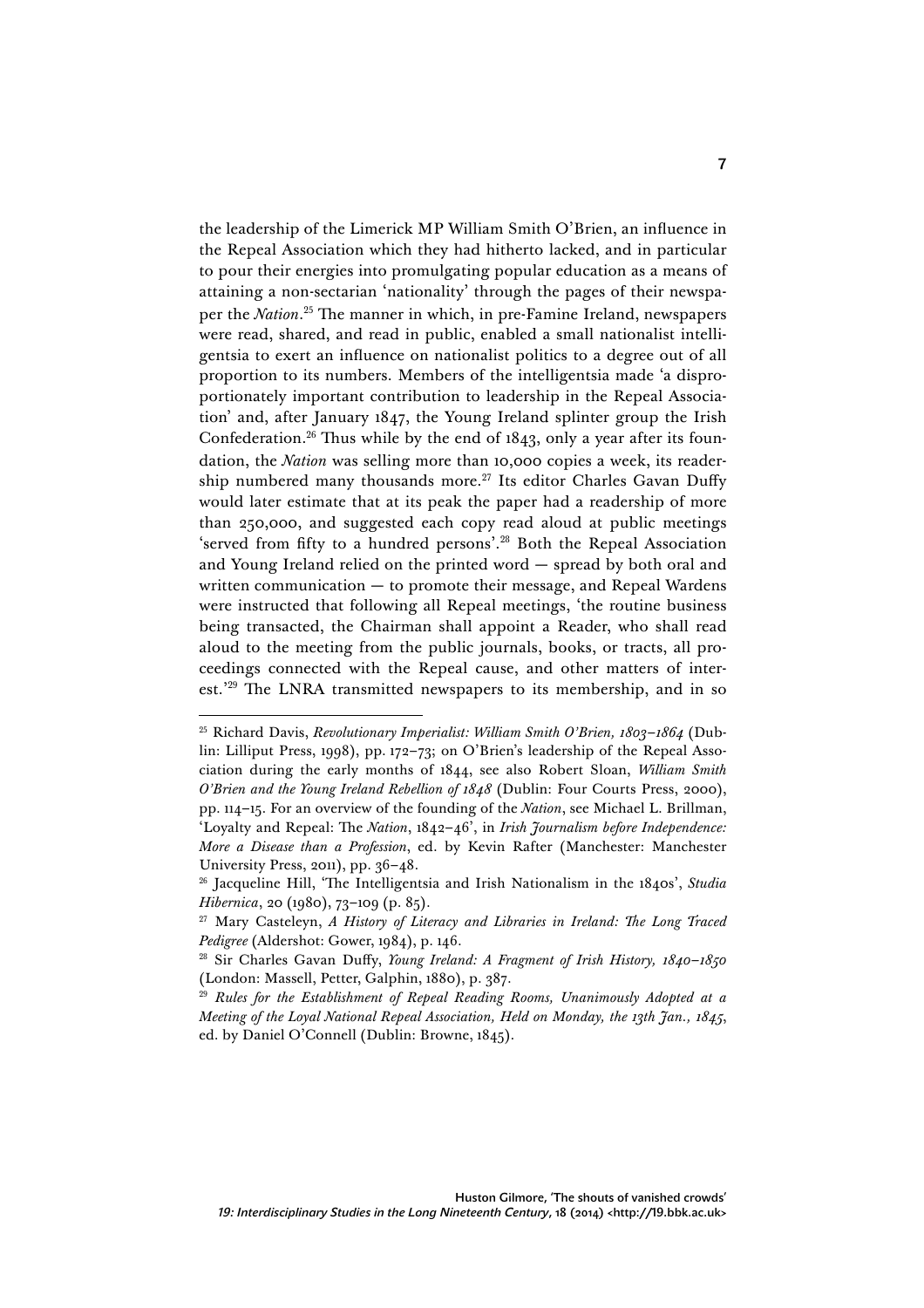doing essentially created its own politicized reading public. The provision of such material enabled the popular imagination of an Irish nation as never before.<sup>30</sup>

The Repeal movement evolved rather than died after the defeat of Clontarf, its activists' organizational energies diverted to developing a network of Repeal reading rooms. The magnitude of the 'monster' meetings as a spectacle has led commentators to overlook the existence of Repeal reading rooms, which sprang into being from the autumn of 1842, and which have until recently received largely cursory treatment from historians.31 The foundation of the first of these rooms in Newcastle, Co. Limerick, in October 1842, was credited to the Repeal Association secretary Thomas Matthew Ray. <sup>32</sup> They were designed so that 'the industrious classes might […] receive the exhortations of the Liberator and the other Repeal leaders conveyed through the public prints, inspiring patriotism, and inculcating peace, order, and perseverance, in working out the regeneration of Ireland'. <sup>33</sup> It should also be noted that the Repeal Association's organization of lay activists as 'Repeal Wardens' was from its inception intended to facilitate the provision of newspapers, for the dual purpose of fundraising and creating a Repeal 'public'. This democratization of communication was evident in the Repeal Wardens' stated duty of ensuring newspapers transmitted from the Dublin headquarters of 'Conciliation Hall' were 'put into the hands of such persons as will give the greatest

<sup>30</sup> For the nation as an 'imagined community', see Benedict Anderson, *Imagined Communities: Reflections on the Origin and Spread of Nationalism* (London: Verso, 1983).

<sup>31</sup> See Roisín Higgins, 'The *Nation* Reading Rooms', in *The Oxford History of the Irish Book,* IV, pp. 262–73; Casteleyn, pp. 146–50; Margaret Barnes, 'Repeal Reading Rooms', *An Leabharlann: Journal of the Library Association of Ireland*, 23 (1965), 53–57. For an overview, see Paul A. Townend, '"Academies of Nationality": The Reading Room and Irish National Movements, 1838–1905', in *Reading Irish Histories: Texts, Contexts, and Memory in Modern Ireland*, ed. by Lawrence W. McBride (Dublin: Four Courts Press, 2003), pp. 19–40.

<sup>32</sup> See Bridget Hourican, 'Ray, Thomas Matthew (1801–81)', *Dictionary of Irish Biography*, online edn <dib.cambridge.org> [accessed 29 August 2013]. See also William J. O'Neill Daunt, *Ireland and Her Agitators* (Dublin: Browne, 1845), p. 283. <sup>33</sup> T. M. Ray, 'First Quarterly Report upon Repeal Reading Rooms', in *Reports of the Parliamentary Committee of the Loyal National Repeal Association of Ireland, vol. II* (Dublin: Browne, 1845), pp. 329–36 (p. 329).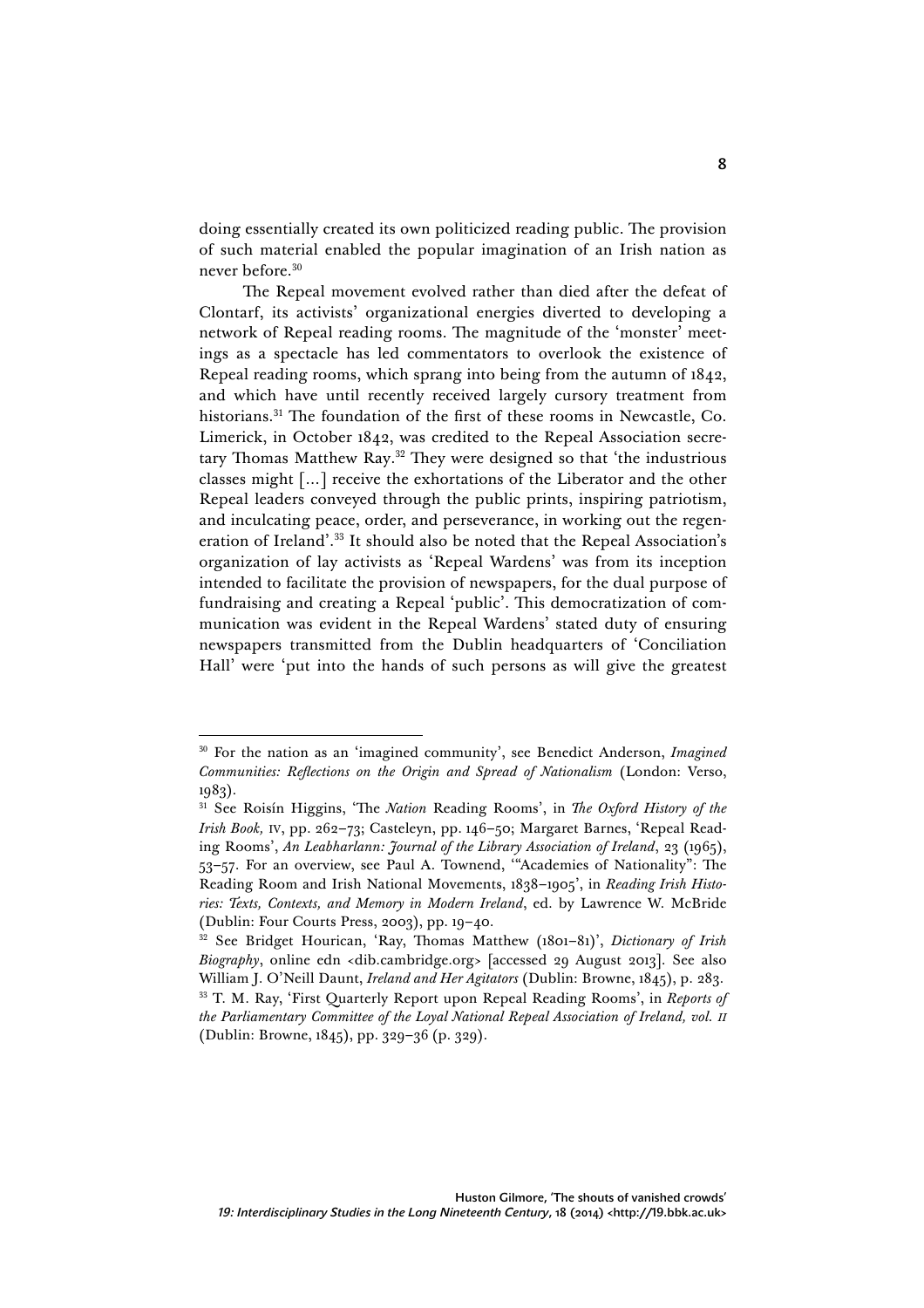circulation to their contents; so that each Paper may be read by, and its contents communicated to, as many people as possible'. 34

The centrality of newspapers to the Repeal agitation and to fundraising for the cause is underlined by one of Ray's correspondents, who suggested that there was a direct correlation between the amount of money he was able to raise for the Repeal 'rent' (the centralized fund collected by the Association), and the availability of newspapers with which to evangelize the cause. He told Ray in August 1841 that 'our collection would go on better had we the newspapers to teach the people the political machinery & agitation of the Repeal'. <sup>35</sup> Ray himself emphasized the importance of 'reading aloud at stated meetings in these rooms, as an effectual means of conveying instruction to the illiterate'. 36

However, the reality of the *limitations* of political mobilization in a society in which newspapers were expensive and the population semiliterate is evident in a request received by Ray from a correspondent in Co. Clare in April 1843. He was asked to send newspapers 'so as to have them read at the different parish chapels on Sunday next'. <sup>37</sup> Indeed, the importance of support from the Catholic priesthood as a means of transmitting political intelligence by oral communication, as the 'literate interpreters of O'Connell's mass following', cannot be overstated.38 One member of the Association, based in Dungarvan, recognized as much when he informed the Dublin headquarters that

> only the parish priests can be depended on […]. Let Mr. O'Connell induce the Bishop to give private instructions to the Parish Priests to work the Repeal rent and then it will be done. Without the Priests the cause can never be worked in the country.39

<sup>&</sup>lt;sup>34</sup> Instructions for the Appointment of Repeal Wardens and Collectors of the Repeal Fund, *Their Duties, &c.* (Dublin: Browne, 1843), p. 9.

<sup>&</sup>lt;sup>35</sup> T. C. Ruthven to Ray, 27 August 1841. Dublin, National Library of Ireland (NLI), Repeal Association Papers, MS 13622 (9).

<sup>36</sup> 'Conciliation Hall', *Freeman's Journal*, 31 December 1844, p. 3.

<sup>37</sup> J. M. Shannon to Ray, 26 April 1843. Repeal Association Papers, NLI MS 13625  $(15).$ 

<sup>&</sup>lt;sup>38</sup> Kevin Nowlan, 'The Catholic Clergy and Irish Politics in the Eighteen Thirties and Forties', *Historical Studies*, 9 (1974), 119–35 (p. 124).

<sup>&</sup>lt;sup>39</sup> Letter from R. P. Barron, Dungarvan, to Ray, 25 October 1841. Repeal Association Papers, NLI MS 13623 (44).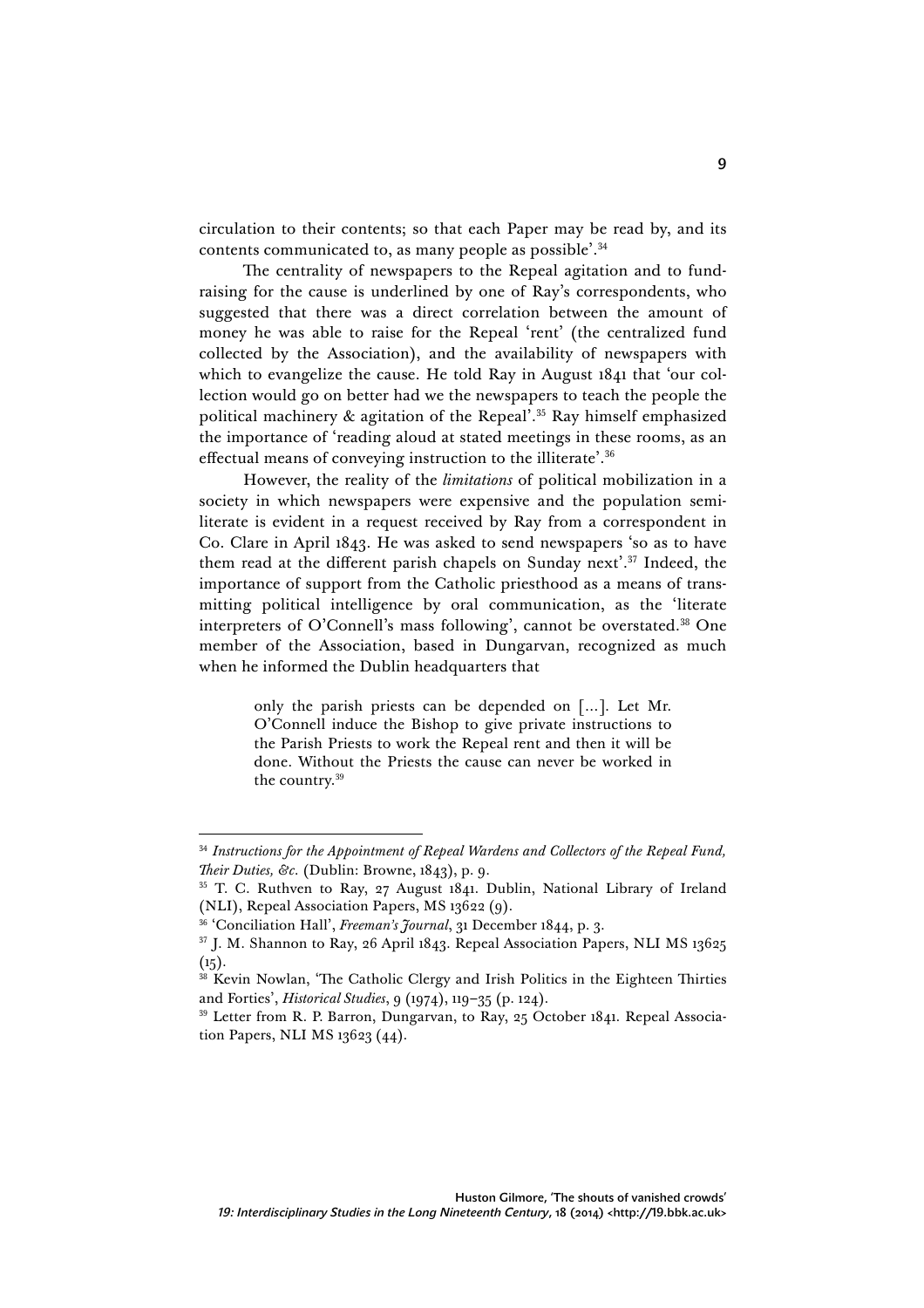After Clontarf, Young Ireland's ill-fated ideologue-in-chief Thomas Davis seized upon the plan of expanding the network of Repeal reading rooms as an opportunity to create a source of moral improvement, envisioning the Repeal Association as 'the Schoolmaster of Ireland':

> Were such a Room in every village, you would soon have a knot connected with it of young men who had abjured cards, tobacco, dissipation, and more fatal laziness, and were trying to learn each some science, or art, or accomplishment — anything that best pleased them, from mathematics to music.<sup>40</sup>

In the most recent study of the rooms, Roisín Higgins rightly seeks to place them in the context of the history of the Irish book, depicting this aspect of the repeal movement's organization as being 'situated historically at the juncture between oral and literate societies' (pp. 262, 273). However, by terming the rooms '*Nation* reading rooms', Higgins overstates the role of Young Ireland in the foundation of Ireland's first dedicated network of constitutional nationalist meeting places, which served as loci of politicized cultures of conviviality, orality, and learning.<sup>41</sup> While the *Nation* was certainly read in the rooms, it was also excluded from them by the Association after the schism over questions of education between Young Ireland and the O'Connells in 1846.<sup>42</sup> During a heated meeting of the Repeal Association in July 1846, at which he denounced the *Nation* as 'dangerous to the cause', O'Connell's son and political heir John made a point of praising Ray for his role in their foundation: 'Mr. Ray first set them on foot; he first put forward the suggestion of supplying them with books; and it was he who lately visited them and enlarged the sphere of their exertions.' 43

When discussing Young Ireland's options for founding a new organization in November of that year, three months before they eventually

<sup>40</sup> Thomas Davis, 'Repeal Reading Rooms', in *Literary and Historical Essays*, ed. by Charles Gavan Duffy (Dublin: Duffy, 1846), pp. 241–46 (first publ. in *Nation*, 17 August 1844).

<sup>&</sup>lt;sup>41</sup> It is significant that contemporaries, including leading Young Irelanders such as Charles Gavan Duffy, did not refer to the rooms as specifically '"*Nation*" reading rooms'.

<sup>42</sup> Melissa Fegan, *Literature and the Irish Famine* (Oxford: Oxford University Press, 2002), p. 51.

<sup>43</sup> 'Adjourned Meeting', *Nation*, 1 August 1846, p. 663.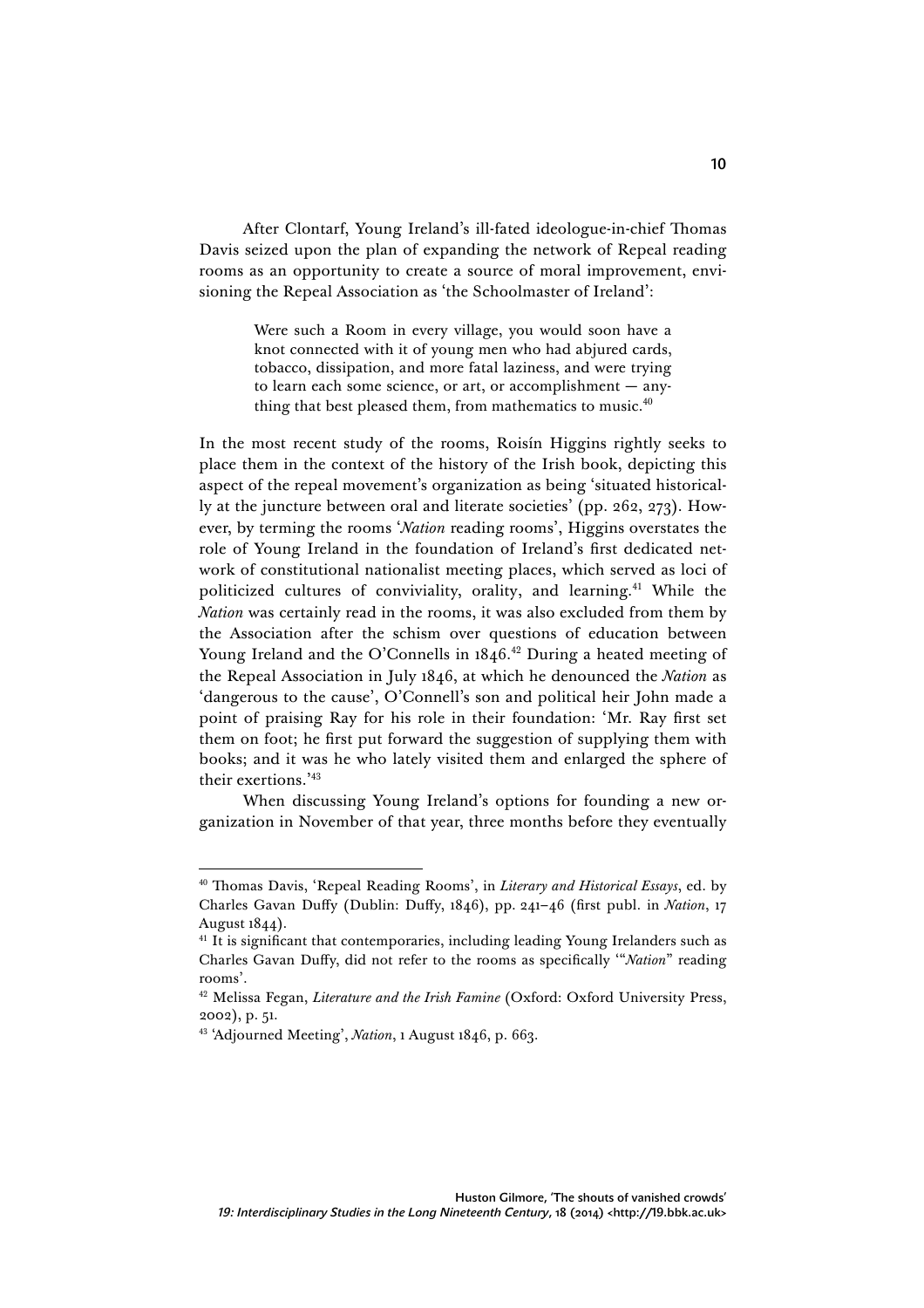did so with the creation of the Irish Confederation, the *Nation*'s cofounder John Blake Dillon told Charles Gavan Duffy that he envisaged

> some sort of central committee which may gradually form a connexion with reading societies in the country  $-$  which may in time, as it grows in resources, send out lecturers like the anti-corn law league — which in fact may — and will if wisely conducted — become a most powerful association.44

Public reading from newspapers was hardly a novel development in Irish culture in the mid-nineteenth century. Fifty years earlier, the United Irishmen 'both took advantage of, and contributed to, a growing print industry' in their efforts to achieve independence from Britain.<sup>45</sup> Jim Smyth has rightly emphasized the importance of literacy in the 1790s to the United Irishmen's brand of propaganda, while emphasizing that increases in literacy and politicization are processes which are 'complex, interrelated, subtle, gradual, uneven over time and place, and difficult to trace or demonstrate, let alone verify'. 46

The organization led by Daniel O'Connell to win Catholic Emancipation in the 1820s, the Catholic Association, while rejecting illegality and conspiracy, mirrored many of the United Irishmen's propaganda techniques in being 'acutely media-conscious'. <sup>47</sup> The first three decades of the nineteenth century saw increasingly effective communications, particularly between the towns, as well as greater access to the written word.<sup>48</sup> The Association used both literary and oral means of political communication, and O'Connell had originally envisaged the Catholic 'rent' as a means of buying favourable coverage for the Catholic cause.<sup>49</sup> Moreover, it trans-

<sup>44</sup> Dillon to Duffy, 3 November 1846. Dublin, Royal Irish Academy, Duffy papers, 12/P/19 13.

<sup>45</sup> Nancy J. Curtin, *The United Irishmen: Popular Politics in Ulster and Dublin, 1791– 1798* (Oxford: Clarendon Press, 1994), p. 8.

<sup>46</sup> Jim Smyth, *The Men of No Property: Irish Radicals and Popular Politics in the Late Eighteenth Century* (Dublin: Gill & Macmillan, 1992), p. 27.

<sup>47</sup> Marianne Elliott, *Wolfe Tone: Prophet of Irish Independence* (New Haven: Yale University Press, 1989), p. 210.

<sup>48</sup> For an overview of communications in pre-Famine Ireland, see chapter 5 of T. W. Freeman, *Pre-Famine Ireland: A Study in Historical Geography* (Manchester: University Press, 1957).

<sup>49</sup> Fergus O'Ferrall, *Catholic Emancipation: Daniel O'Connell and the Birth of Irish Democracy* (Dublin: Gill & Macmillan, 1985), p. 77. See also Thomas Bartlett, *The*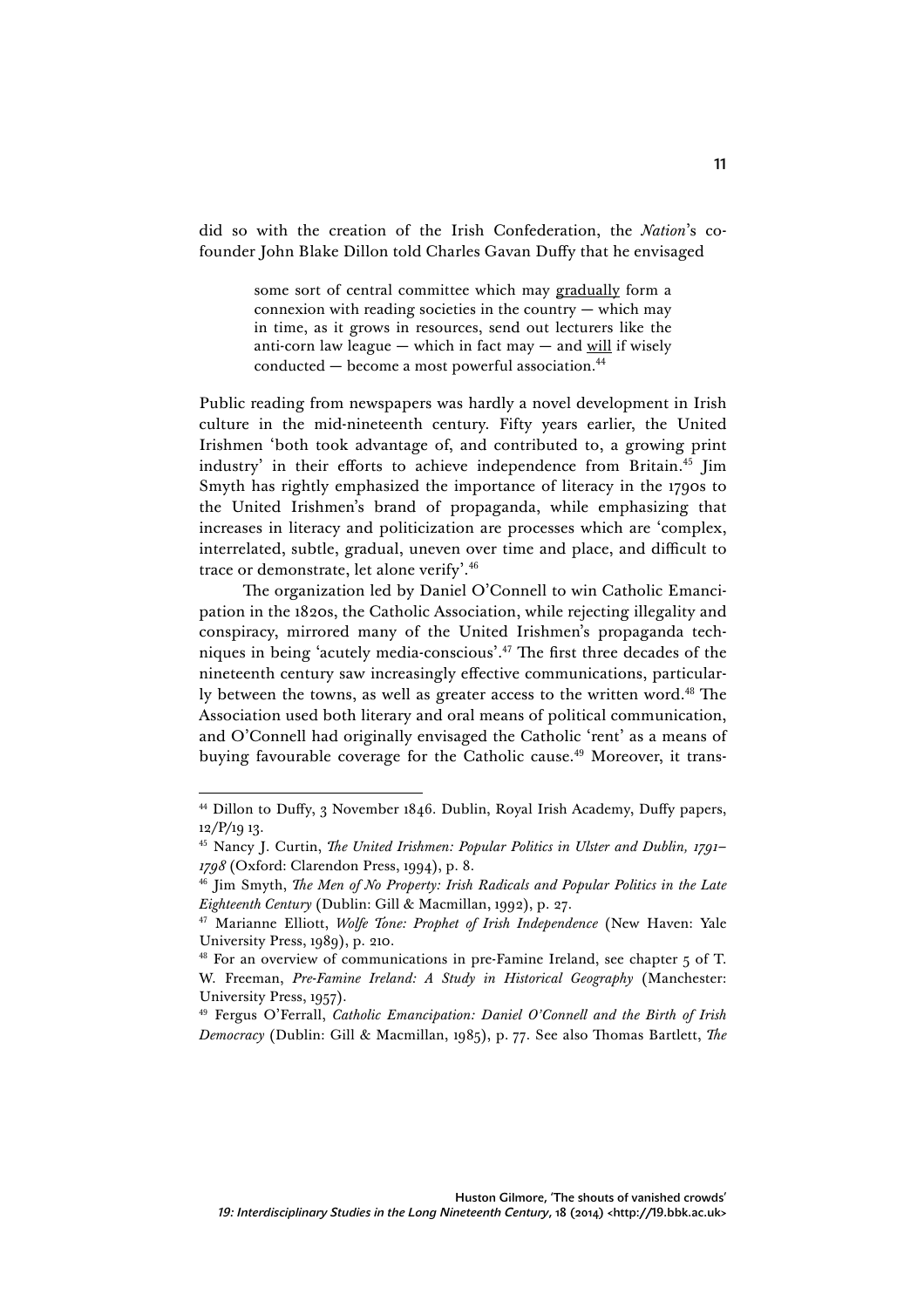mitted reports of its meetings to parishes throughout Ireland: as its historian Sir Thomas Wyse recorded, 'on Sunday they were read aloud at the chapel door […]. It is quite incredible the anxiety for political information which this diffusion of the public prints generated.' <sup>50</sup> This, of course, was part of a wider process by which popular politicization undermined traditional political structures, a process dating from at least the mid-eighteenth century.<sup>51</sup> By the  $1840s$  – fifteen years after the foundation of the National schools system  $-$  it seemed to Ireland's governors that the increasingly high levels of education among O'Connell's supporters was apparent in their disaffection during the Famine.<sup>52</sup> At the height of that disaster, the Lord Lieutenant Lord Clarendon told Prime Minister Lord John Russell that Irish discontent could be ascribed to increased levels of literacy:

> They are able to read all the furious harangues & pestilent newspapers that pander to their passions. 20 [*sic*] years ago O'Connell could not have organised his Repeal agitation as he did, but it was from among the youths taught at the National Schools that he found all his wardens & most active agents […]. Education has just taught these people to know their condition, which is a very degraded one & the social system which prevails does nothing to improve it. They are consequently discontented  $&$  turbulent.<sup>53</sup>

Repeal reading rooms had important precedents, and not solely that they coincided with the maturation of the first generation to have

*Fall and Rise of the Irish Nation: The Catholic Question, 1690–1830* (Dublin: Gill & Macmillan, 1992), p. 330.

<sup>50</sup> Thomas Wyse, *Historical Sketch of the Late Catholic Association of Ireland*, 2 vols (London: Colburn, 1829), I, 339.

<sup>51</sup> S. J. Connolly, 'Mass Politics and Sectarian Conflict, 1823–30', in *A New History of Ireland*, ed. by Francis X. Martin and others, 9 vols (Oxford: Oxford University Press, 1982–2008), V: *Ireland Under the Union, 1801–1870*, ed. by W. E. Vaughan (1989), pp. 79–107 (p. 88).

<sup>&</sup>lt;sup>52</sup> On the role of the National Schools system in increasing popular literacy in English, see Donald H. Akenson, *The Irish Education Experiment: The National System of Education in the Nineteenth Century* (London: Routledge, 1970), pp. 378– 81.

<sup>&</sup>lt;sup>53</sup> Clarendon to Russell, 3 December 1847. Oxford, Bodleian Library, Clarendon MSS dep. Irish, Letter-book 2.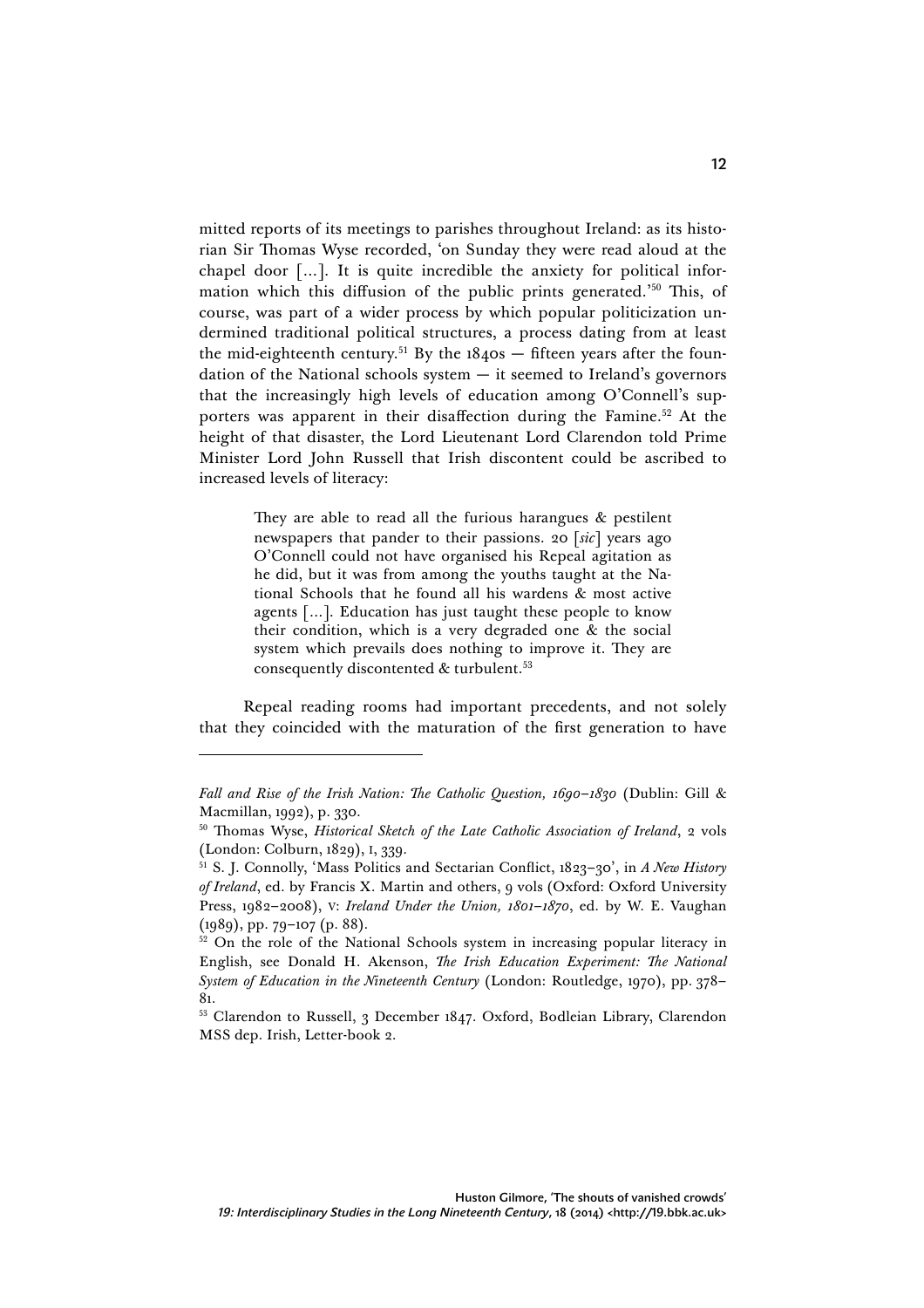attended the National schools. Increased literacy facilitated increased political participation, as in Cork in 1835, when O'Connellite retailers, master craftsmen, and tradesmen had sought to found a 'People's Hall' as a place where members of different classes could meet, to which would be appended '*a cheap Reading Room*, where Newspapers and Books might be had at so very moderate a charge as would be an almost irresistible temptation to the Public to become subscribers'. In so doing, they sought to create 'a brood of *local* Reading Rooms […] [which] next to places of Religious worship […] [would be] the most powerful adversaries' of 'vice'. <sup>54</sup> Moreover, the 1820s and 1830s had witnessed the spread of Mechanics' Institutes in Britain, sponsored by middle-class rational recreationists for the purpose of spreading education among the working classes. By 1849, these numbered 203 in England and Wales, and although they were widely perceived as a failure by their founders, remain an important marker in the history of adult education.<sup>55</sup> It has been suggested that in Ireland, the Mechanics' Institutes 'never really got off the ground [...] since they never affected more than a tiny proportion of the working classes'. <sup>56</sup> Recent local studies have shown that they did exist in Belfast, Dublin, and Cork, and in at least eleven other provincial towns. As such, they provided a model of instituting educational environments at a provincial level mirrored in the proliferation of libraries over the course of the century.57 However, their programme was avowedly apolitical, based on scientific and technical education, and newspapers were often excluded from them for fear of inflaming sectarian passions.<sup>58</sup>

<sup>&</sup>lt;sup>54</sup> Circular from the Cork Trades' Association to Richard Dowden, 6 June 1835. Day Papers Scrapbook, vol. 1, U140/2128, Cork County Council Archives. See also Maura Cronin, 'Young Ireland in Cork, 1840–49', in *History and the Public Sphere: Essays in Honour of John A. Murphy*, ed. by Tom Dunne and Laurence M. Geary (Cork: Cork University Press, 2005), pp. 114–26 (pp. 118–19).

<sup>55</sup> Edward Royle, 'Mechanics Institutes and the Working Classes', *Historical Journal*, 14 (1971), 305–21.

<sup>56</sup> J. R. R. Adams, *The Printed Word and the Common Man: Popular Culture in Ulster, 1700–1900* (Belfast: Institute of Irish Studies, Queen's University Belfast, 1987), p. 127.

<sup>57</sup> Marie-Louise Legg, 'Libraries', in *The Oxford History of the Irish Book,* IV, 243–61 (p. 258).

<sup>58</sup> Elizabeth Neswald, 'Science, Sociability and the Improvement of Ireland: The Galway Mechanics' Institute, 1826–51', *British Journal for the History of Science*, 39 (2006), 503–34; Jim Cooke, 'The Dublin Mechanics' Institute, 1824–1919', in *Prometheus's Fire: A History of Scientific and Technological Education in Ireland*, ed. by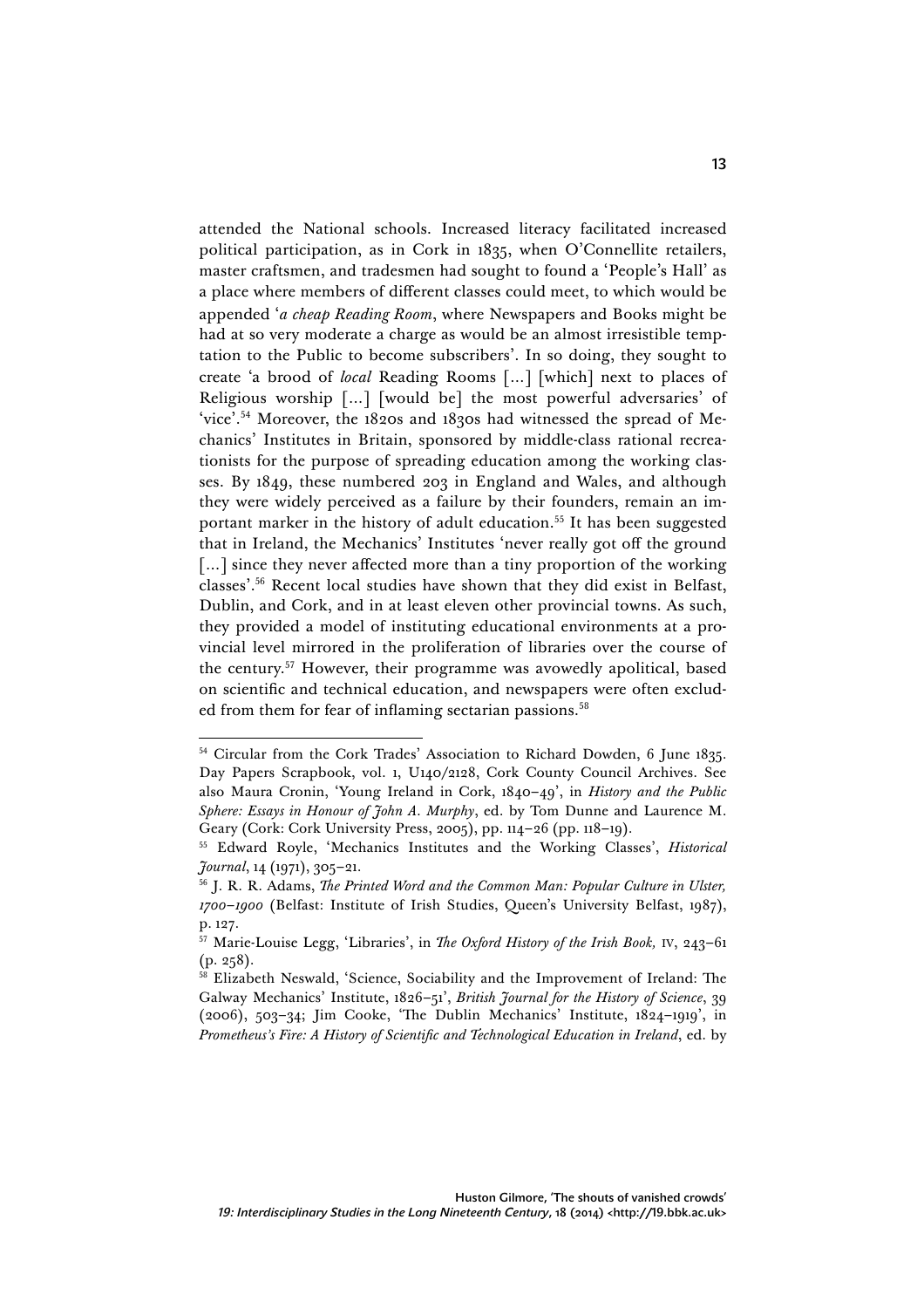Key to the purpose of Repeal reading rooms was to bridge the gap between the literate and illiterate by providing reading materials, and by reading aloud:

> The artisan can resort to them as a delightful recreation in his leisure hours, while the illiterate can become acquainted with the passing events of the day by hearing the public journals read aloud, and with the history, wrongs, and hopes of Ireland, through the same medium, from the books and tracts. (Ray, 'First Quarterly Report', p. 335)

Furthermore, although there is no direct evidence that women used the reading rooms, a report received by the LNRA from Shannon harbour stressed that 'the influence of the room on the collection of the Repeal Rent had been such that there is not a man, woman, or youth in the neighbourhood, who does not contribute'. <sup>59</sup> The Repeal reading rooms that began appearing in Irish towns and cities in late 1842 most closely resembled the reading rooms sponsored by Father Mathew's Cork Total Abstinence Society since 1838, which had been set up to provide the same social function as taverns in a drink-free environment.<sup>60</sup> Mathew's repeated attempts to maintain the temperance reading rooms as apolitical spaces led him to believe that the Repeal rooms were established 'in a spirit of opposition', despite the promotion of abstinence among their members.61 Certainly, a number of temperance rooms effectively began to function as Repeal reading rooms in 1843, and as William Smith O'Brien told O'Connell, in effect 'the subscribers to the temperance societies, being all Repealers' meant that they functioned as such even when not

Norman McMillan (Carlow: Tyndale, 2000), pp. 337–49; Marie-Louise Legg, 'The Kilkenny Circulating-Library Society and the Growth of Reading Rooms in Nineteenth-Century Ireland', in *The Experience of Reading: Irish Historical Perspectives*, ed. by Bernadette Cunningham and Máire Kennedy (Dublin: Rare Books Group of the Library Association of Ireland, 1999), pp. 109–23.

<sup>59</sup> T. M. Ray, 'Second Supplemental Report on Repeal Reading Rooms', in *Reports of the Parliamentary Committee of the Loyal National Repeal Association of Ireland, vol. II*, pp. 343–47 (p. 345).

<sup>60</sup> John F. Quinn, *Father Mathew's Crusade: Temperance in Nineteenth-Century Ireland and Irish America* (Boston: University of Massachusetts Press, 2002), p. 61.

<sup>61</sup> Colm Kerrigan, *Father Mathew and the Irish Temperance Movement, 1838–1849* (Cork: Cork University Press, 1992), p. 117.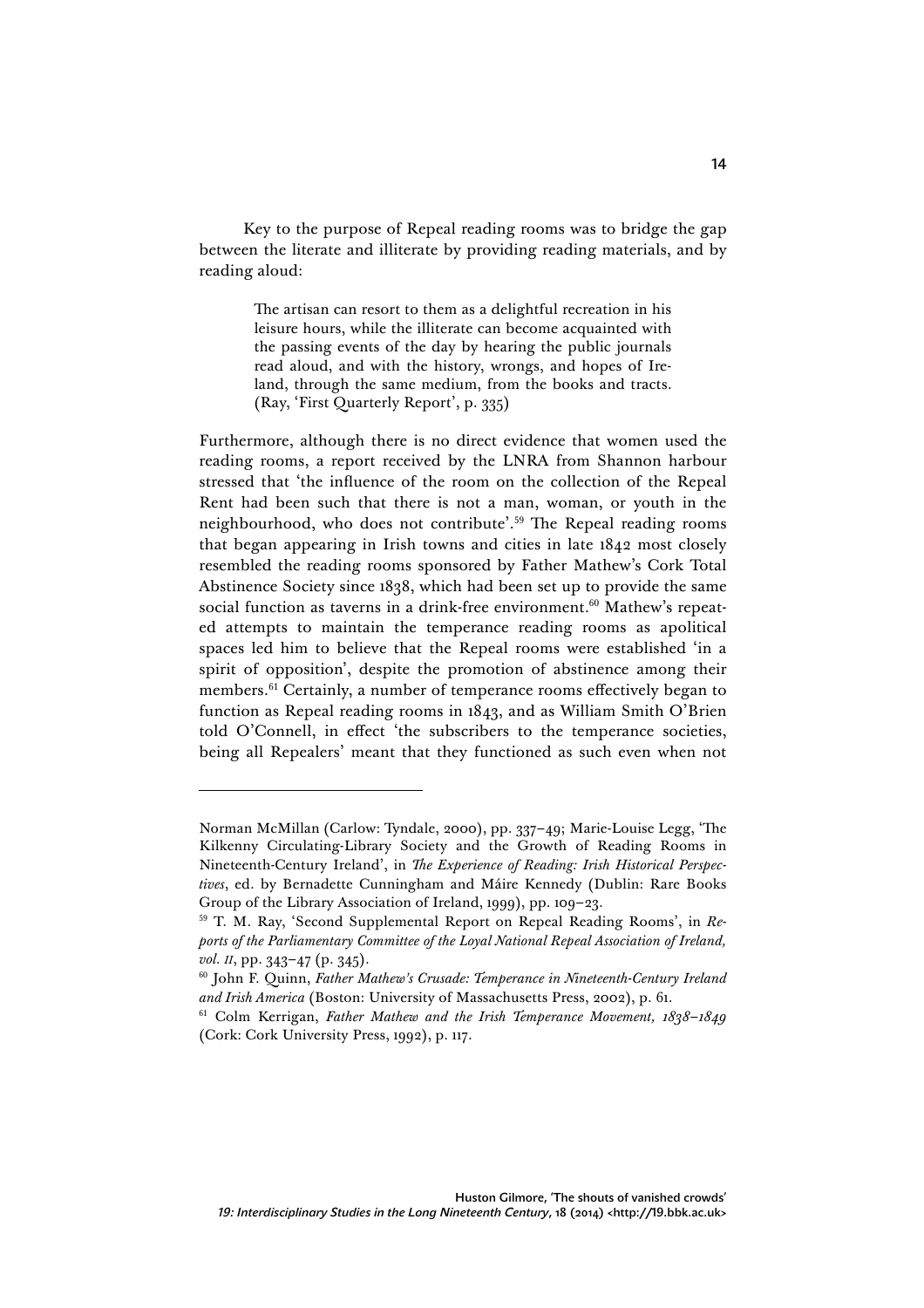officially connected to the LNRA.<sup>62</sup> When Charles Gavan Duffy offered to donate copies of the *Nation* to reading rooms throughout the country in March 1843 (an offer hastily withdrawn due to over-demand) only four of the recipients were specifically 'Repeal' reading rooms, while of the other thirty-four establishments, twenty-four entitled themselves 'temperance' or 'abstinence' reading rooms.63 Ray privately believed that the two organizations should be kept distinct, writing of the 'propriety of keeping the Temperance movement clear on its own basis', and stating his belief that Repeal 'should have its exclusive sphere […]. Let them cherish teetotalism in their Temperance Rooms, and Repeal in the Reading Rooms.' 64

After their 1844 trial, O'Connell and his fellow Repeal 'Traversers' were imprisoned in comfortable conditions in Richmond Brideswell from 30 May until 6 September 1844. <sup>65</sup> A clear indication of Young Ireland's increased influence in the Association in their absence is demonstrated by the fact that by early 1845 almost one quarter of the entire Repeal fund was given over to the provision of newspapers and the maintenance of Repeal reading rooms. <sup>66</sup> In January 1845, it was announced in the Association that a reading room should be founded for every two thousand enrolled Repealers in the towns and eight hundred in the rural parishes.<sup>67</sup> The decision of the Association to issue regulations for their foundation and provide a degree of funding to reading rooms must be seen as an attempt to provide spaces by which the Repeal public, 'by reading, or having read for them, good books, by communing with their more intelligent brother Repealers […] will be thoroughly awakened to their wants and their rights […][and] will learn and properly understand that "Knowledge is Power"' (Ray, 'Second Supplemental Report', p. 347). Certainly, Thomas Davis believed they were 'unquestionably destined to effect a gigantic moral revolution' in the near future. $68$ 

 $\overline{a}$  $62^{\circ}$  O'Brien to O'Connell, 5 September 1845. Dublin, University College Dublin Archives, O'Connell papers, P12/4/A/85.

<sup>63</sup> 'Popular Reading Societies', *Nation*, 18 March 1843, p. 360.

<sup>&</sup>lt;sup>64</sup> Ray to O'Brien, 4 September 1845. O'Brien papers, NLI MS 435 f. 1387.

<sup>65</sup> Seán McConville, *Irish Political Prisoners, 1848–1922: Theatres of War* (London: Routledge, 2003), p. 45.

<sup>66</sup> *Rules for the Establishment of Repeal Reading Rooms, Unanimously Adopted at a Meeting of the Loyal National Repeal Association, Held on Monday, the 13th Jan., 1845* (Dublin: Browne, 1845), p. 2.

<sup>67</sup> 'Loyal National Repeal Association', *Nation*, 18 January 1845, p. 226.

<sup>68</sup> 'Popular Reading Societies', *Nation*, 4 March 1843, p. 329.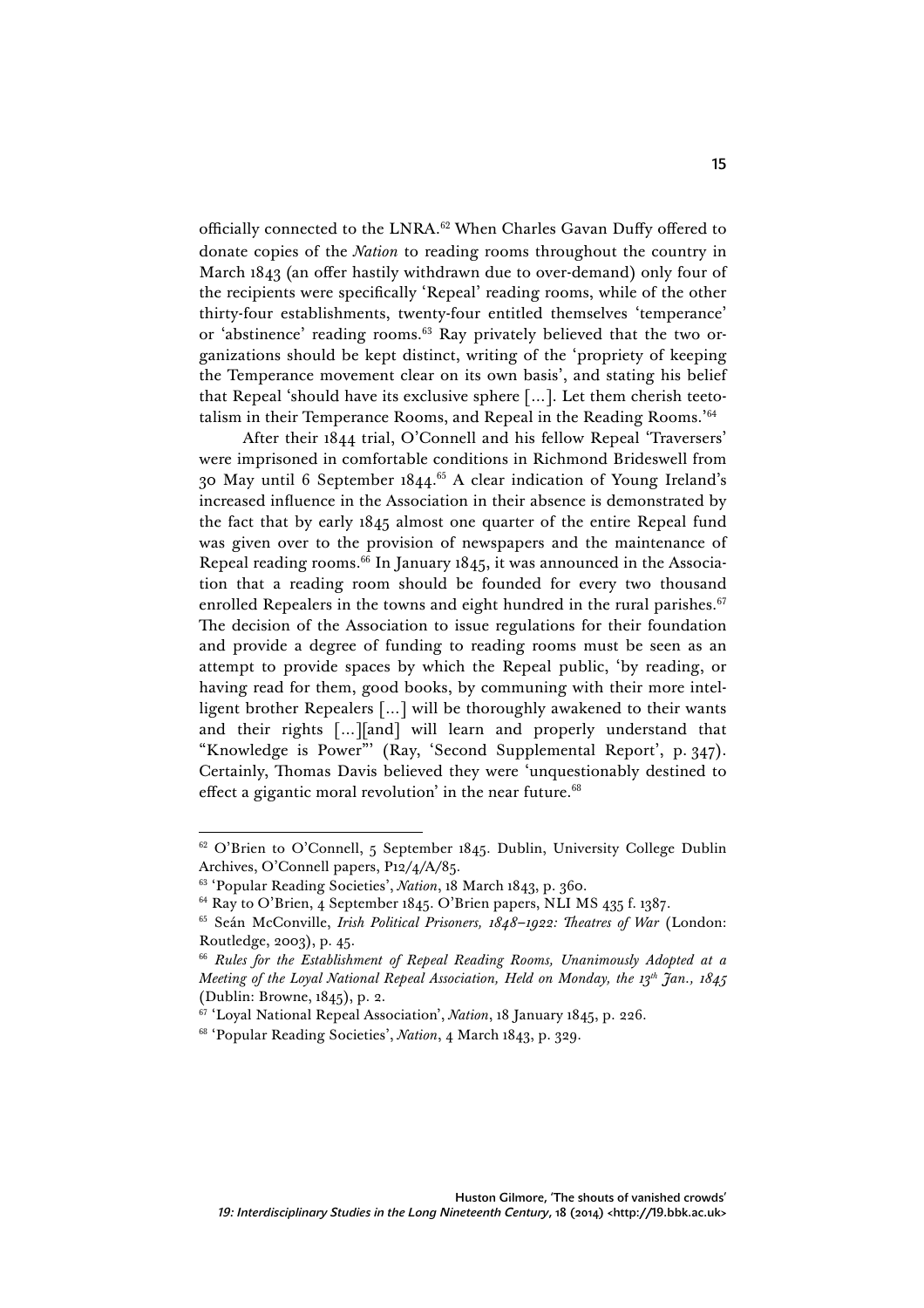The *Nation* envisaged the Repeal reading rooms as places for collective and self-improvement through both oral communication (by reading out loud) and by personal study, counselling that

> every institution of the kind should either have two rooms, one for books and study, the other for newspapers and political business; or, if there be only one room, reading aloud and all political business should be limited to few and fixed hours, and the rest of the time left for study.<sup>69</sup>

The rooms provided Young Ireland with a stage on which to promote their agenda, in person as well as in print. In one such instance, Thomas MacNevin lectured in the Custom House Ward reading room in Dublin, on the thought of Thomas Carlyle: 'Universal History,' he announced, 'the history of what man has accomplished in the world, is at bottom the History of the Great Men who have worked here.' He went on to outline Carlyle's taxonomy of the heroic, before admitting 'the writer whom I have tonight chosen to introduce to your admiration, Thomas Carlyle, has in his classification omitted the heroism of the Patriot'. <sup>70</sup> Charles Gavan Duffy would later claim that O'Connell viewed the rooms as simply an extension of the Association's fundraising through the repeal 'rent', but at the time the Irish leader thought them 'a rational mode of spending the evening' which would take young men 'away from the public house' for 'rational and instructive amusement', baulking only at providing the rooms with centralized funding: 'we cannot undertake to give money the cases are too numerous; but in all cases we will be able to give newspapers.' <sup>71</sup> O'Connell's use of 'rationality', as opposed to Young Ireland's 'nationality', is telling: although he endorsed the rooms, he did so without Davis's educational zeal, and it is clear that he opposed Young Ireland's desire to create a separate fund for the maintenance of the reading rooms.72

<sup>69</sup> 'Repeal Education', *Nation*, 10 May 1845, p. 505.

<sup>70</sup> Thomas MacNevin, *Characters of Great Men, and the Duties of Patriotism: A Lecture* (Dublin: McGlashar, 1846), pp. 11, 16.

<sup>71</sup> C. G. Duffy, *My Life in Two Hemispheres*, 2 vols (London: Fisher Unwin, 1898), II, 68; 'Conciliation Hall', *Freeman's Journal*, 22 September 1844, p. 3.

 $72$  See Martin Crean to O'Brien, 28 August 1844, protesting against a proposal for Duffy for a separate collection for the reading rooms which he warned would 'distract the people from the efficient collection of the Repeal Rent' and which he believed would 'lead to disputes' (O'Brien papers, NLI MS 434 f. 1232).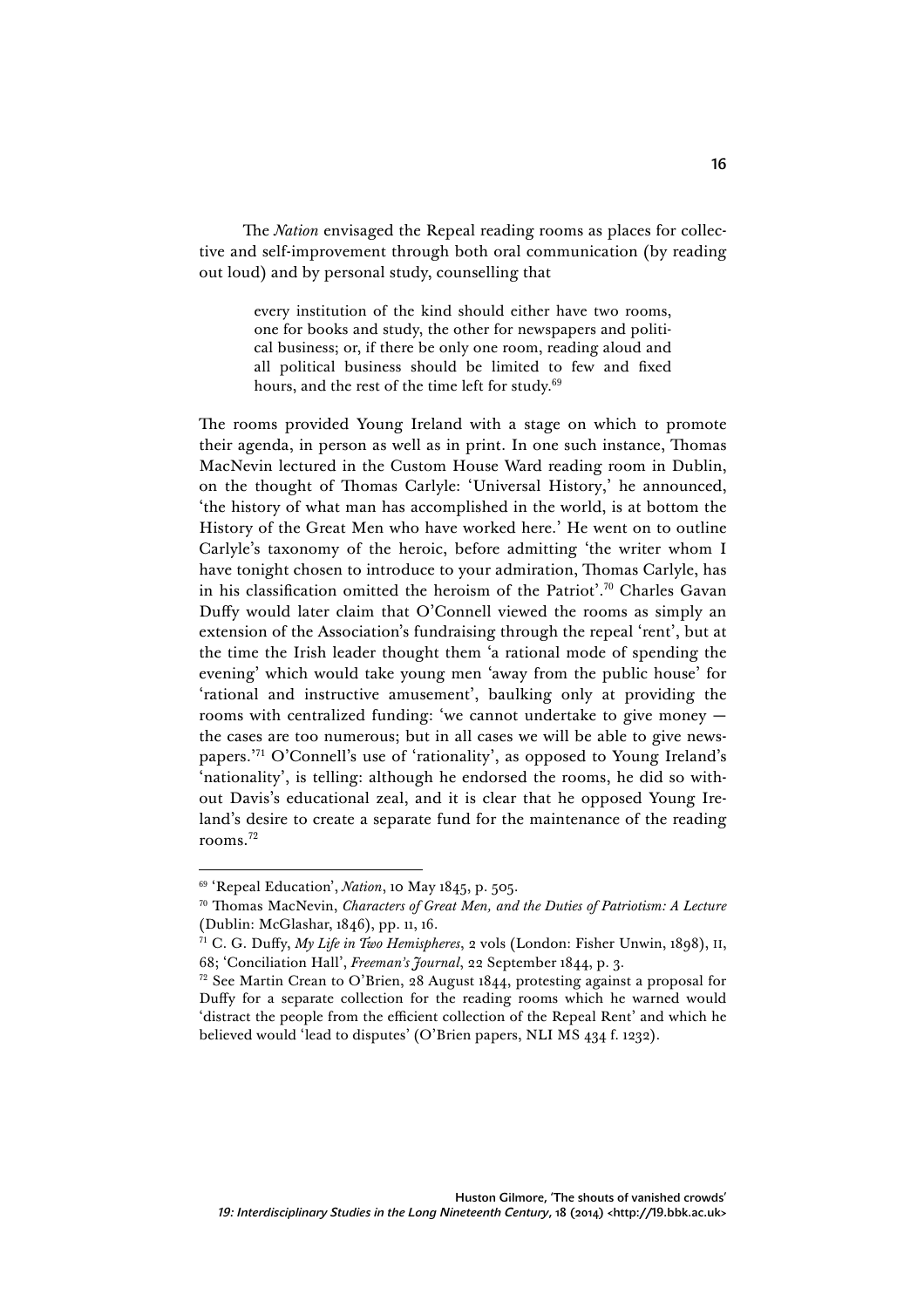These establishments, perhaps unsurprisingly, were an urban rather than a rural phenomenon, reflecting the higher levels of literacy in Ireland's towns and cities.<sup>73</sup> They were situated largely in locations that were accessible from Dublin by the horse-drawn car service instituted by Charles Bianconi (himself a prominent O'Connellite), which was then reaching its peak. <sup>74</sup> Indeed, the correlation between the location of the reading rooms and the routes of the then-famous 'Bians', which were a staple of Irish travel literature at the time, is striking. While the railway in Ireland was still in its infancy, Bianconi's network had already begun a transport revolution that saw journey times dramatically reduced, thereby enabling the distribution of printed material from the metropole to reach market towns throughout Leinster and Munster when still current to events in Dublin.<sup>75</sup> By the mid-nineteenth century, even the remotest rural communities were theoretically in reach of administrative, commercial, and ecclesiastical social services.76 As early as 1828, the *Catholic Miscellany*  had opined on the effect this had had on Irish-speaking society: 'In a few years Irish will cease to be spoken; it has ceased to be fashionable — new roads and newspapers have rendered a knowledge of English absolutely necessary.' <sup>77</sup> Following the 1831 foundation of the Irish Board of Public Works, improved transport infrastructure facilitated a dramatically im-

<sup>73</sup> Naoki Sakiyama, 'Dublin Merchants and the Irish Repeal Movement of the 1840s', *Journal of International Economic Studies*, 24 (2010), 31–48 (p. 41).

<sup>74</sup> M. O'Connell Bianconi and S. J. Watson, *Bianconi: King of the Irish Roads* (Dublin: Allen Figgis, 1962), p. 186. For a contemporary biography of Bianconi by his daughter, see Mary John O'Connell, *Charles Bianconi: A Biography, 1786–1875* (London: Chapman and Hall, 1878). For background on Bianconi's transport network, see Timothy P. O'Neill, 'Bianconi and his Cars', in *Travel and Transport in Ireland*, ed. by Kevin B. Nowlan (Dublin: Gill & Macmillan, 1973), pp. 83–95.

<sup>75</sup> On the transport revolution in pre-Famine Ireland, see Arnold Horner, 'Ireland's Time–Space Revolution: Improvements to Pre-Famine Travel', *History Ireland*, 15.5 (2007), 22–27. For the routes of the 'Bians', see Ivor Herring, 'The "Bians" (I)', *Ulster Journal of Archaeology*, 3rd ser., 2 (1939), 130–37 (p. 134). For an example of a description of a journey in a 'Bian', see W. M. Thackeray, *The Irish Sketch-Book, by M. A. Titmarsh*, 2 vols (London: Chapman and Hall, 1843), I, 239– 41.

<sup>76</sup> T. Jones Hughes, 'Village and Town in Mid Nineteenth Century Ireland', *Irish Geography*, 14 (1981), 99–107 (p. 106).

<sup>77</sup> 'The Ancient Irish', *Catholic Miscellany*, July–December 1828, pp. 203–12 (p. 212). On road building in the pre-Famine period, see John H. Andrews, 'Road Planning in Ireland Before the Railway Age', *Irish Geography*, 5 (1964), 1–17.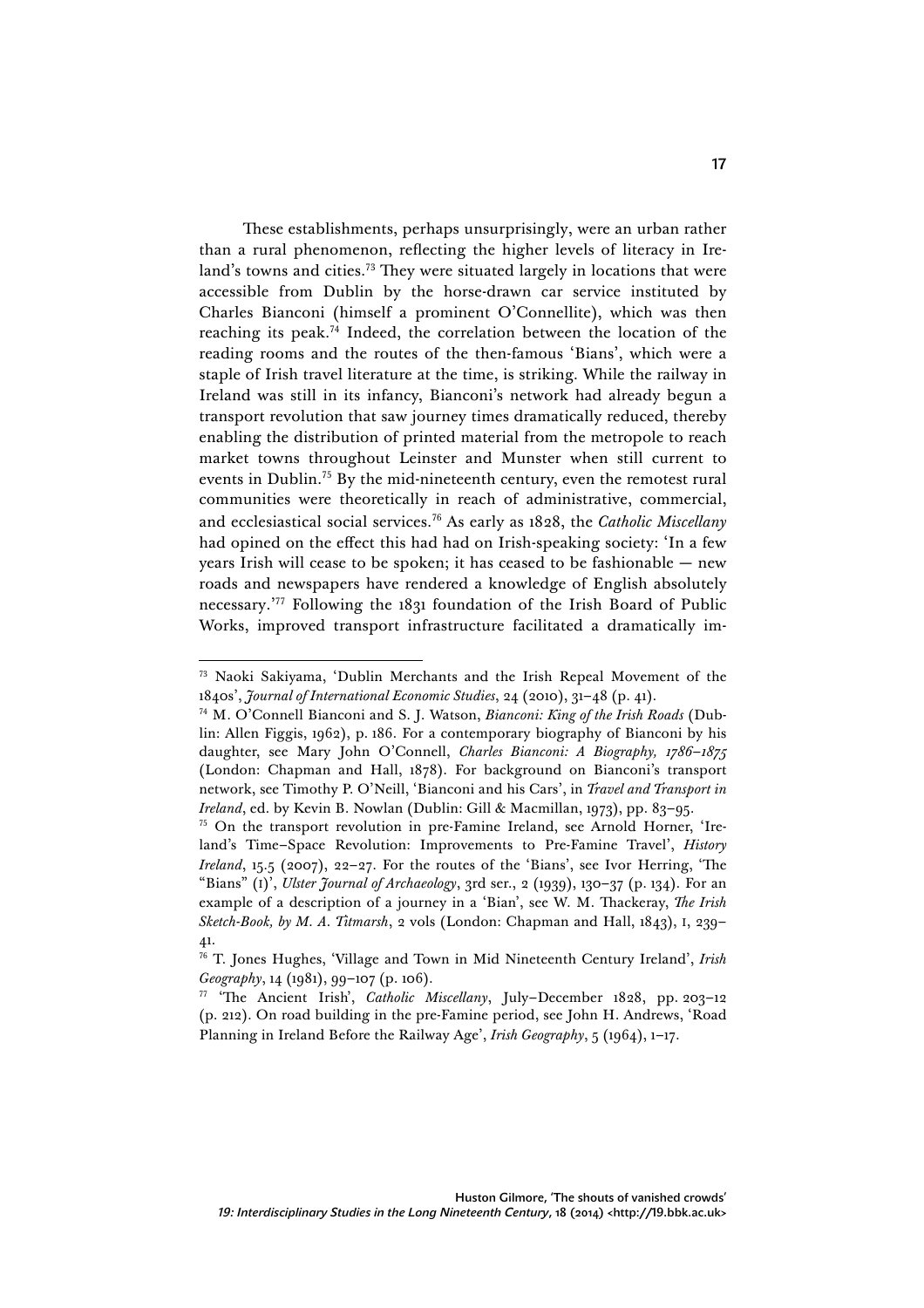proved and cheaper postal service, which was vital to the print culture of Repeal, if largely irrelevant to the majority of the rural poor.<sup>78</sup> The ramifications of this 'time–space' revolution for the popular imagining of an Irish nation are hard to overstate, but it should be noted that this did not extend to many rural areas  $-$  a fact noted by contemporaries.<sup>79</sup> Ray told Smith O'Brien in December 1844 that the reading rooms were intended to promulgate Repeal doctrine by fostering an organizational infrastructure linked by the printed page to Dublin, but that the Repeal Association was necessarily limited in its ability to proselytize to the peasantry:

> As to the rural districts I believe you will find we have undertaken as much as we can do  $-$  on an average the Post Towns are within from 10 to 15 miles of each other — I think our system will be effective immediately in most of these, and successively extend by the example & utility, while you will perceive the plan is designed to make these institutions & the extension of the repeal organisation auxiliary to each other. $80$

Although this network of nearly one hundred dedicated organizational centres across all four provinces of Ireland must be seen as a significant development in the history of constitutional nationalist organization, their numbers have been subject to debate, not least due to Duffy's disingenuous claim in his 1898 autobiography that they numbered 'nearly 1,200' (*My Life in Two Hemispheres*, II, 146). In 1844, Davis had despaired that

> of the three hundred Repeal Reading Rooms we know that some, and fear that many are ill-managed, have few or no books, and are mere gossiping-rooms. Such a room is useless; such a room is a disgrace to its members and their educated neighbours.<sup>81</sup>

<sup>78</sup> Mairead Reynolds, *A History of the Irish Post Office* (Dublin: MacDonnell Whyte, 1984), p. 61. On the Irish Board of Public Works in the pre-Famine period, see A. R. G. Griffiths, *The Irish Board of Works, 1831–1878* (New York: Garland, 1987), pp. 32–69.

<sup>79</sup> T. W. Freeman, 'Irish Towns in the Eighteenth and Nineteenth Centuries', in *The Development of the Irish Town*, ed. by R. A. Butin (London: Croom Helm, 1977), pp. 101–38 (pp. 108–09).

 $80$  Ray to O'Brien, 2 December 1844. O'Brien papers, NLI MS 434 f. 1283.

<sup>&</sup>lt;sup>81</sup> 'Educate, that you may be free', *Nation*, 5 October 1844, p. 828.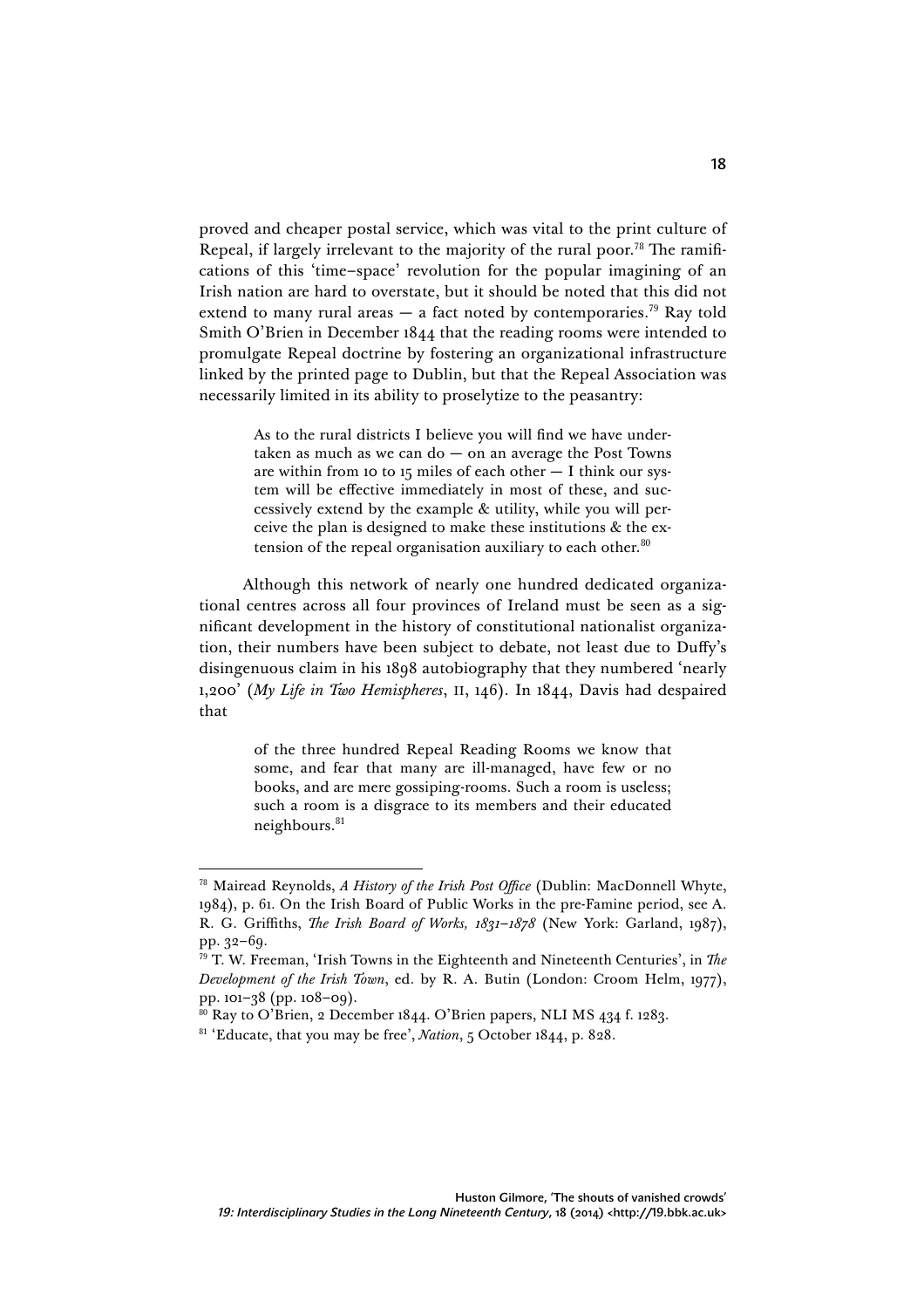

*Fig. 1*: Location of Repeal Reading Rooms, January 1846–December 1848. Data collated from LNRA Account Book, NLI MS 25637.

Davis's total of three hundred reading rooms has been accepted without question by a number of historians.<sup>82</sup> However, an examination of the sole extant LNRA accounts book reveals that there were in fact less than a third of this number. Drawing on this hitherto unused source, it is now

 $\overline{a}$  $82$  Casteleyn, p. 145; Townend, p. 27; Higgins, p. 264.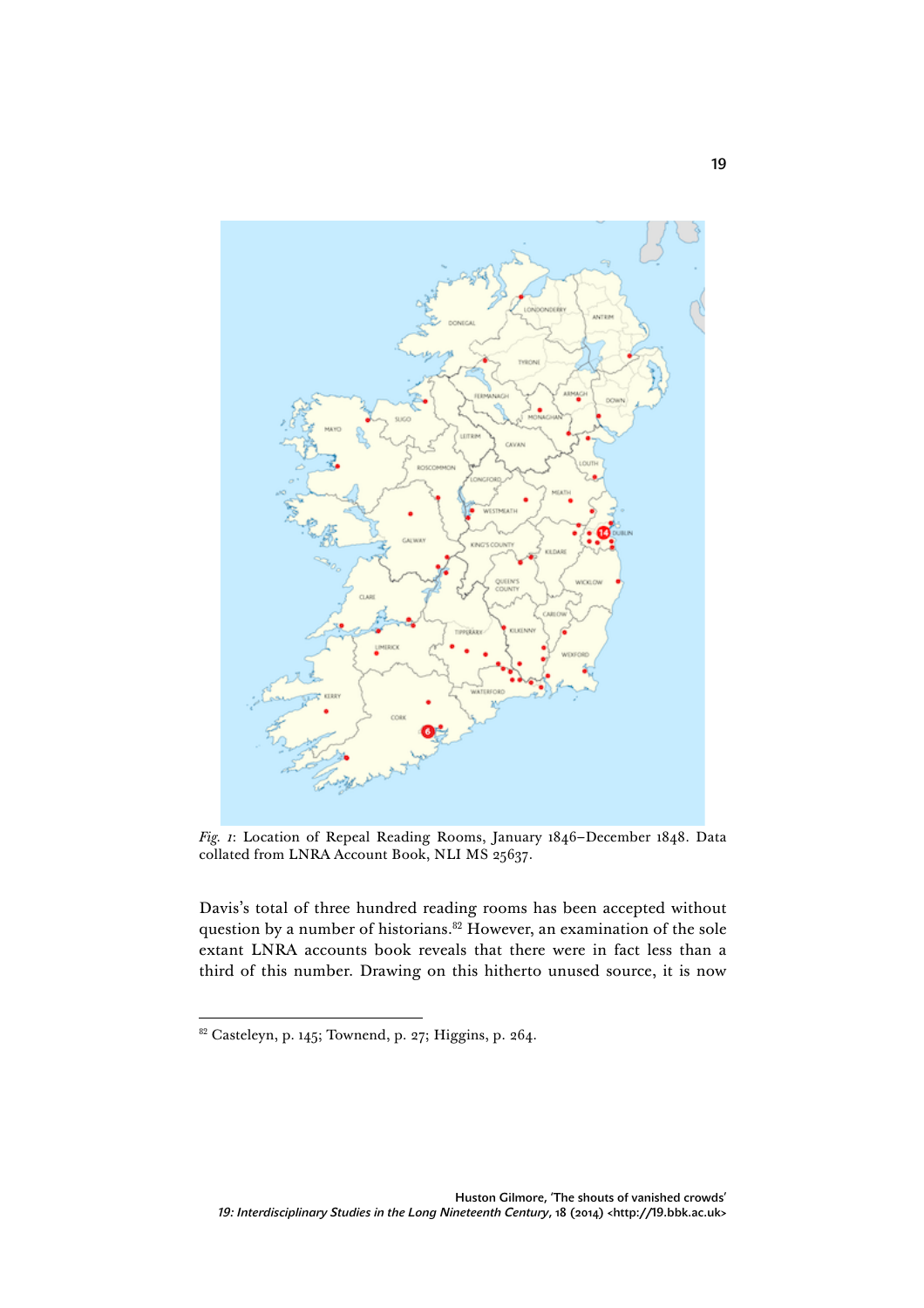possible to map the geographical location of the Repeal reading rooms for the first time (*Fig. 1*).

Between 1846 and 1848 a total of ninety-three Repeal reading rooms were sent newspapers on a weekly basis by the Association in Dublin. Of these, seventy-nine were in Ireland: thirty-nine in Leinster, twenty-five in Munster, and seven in both Connaught and Ulster (previous analyses have omitted the existence of repeal reading rooms in Ulster at all) (Barnes, pp. 53–55). The largest concentrations of the rooms were in Dublin, where there were fourteen such establishments, and Cork, which boasted six. In Scotland, there were Repeal reading rooms at Edinburgh, Glasgow, and Airdrie; while in England, there were six Repeal reading rooms in London, and one each in Leeds, Manchester, and Birmingham: in Liverpool a centralized 'Repeal Hall' received newspapers from Dublin. <sup>83</sup> While Davis's figure of three hundred rooms is fanciful, and his desire to extend them to each of the three thousand parishes in Ireland more so, nonetheless the reading rooms constitute an impressive feat of organization, and were as close to a nationwide network of constitutional nationalist organizational infrastructure as had yet existed in Ireland.<sup>84</sup>

Despite the undoubted importance of the priesthood for the mobilization of Repeal, of the ninety-three men the Association transmitted newspapers to for use in Repeal reading rooms, only twelve were members of the clergy.85 In Dublin, the Repeal Wardens who oversaw the reading rooms appear to have been middle-class O'Connellites. John Fox, in charge of the Audeon's Ward room, was a vintner.<sup>86</sup> In Monkstown, Thomas Magee, who rented a property at £22 10s. annually, was a 'provisions dealer', as was Peter Byrne of the Four Courts Ward (*Thom's Irish Almanac*, p. 809). Some of these activists, such as John Kelch, a chandler, had been involved in O'Connellite politics for years. Kelch had been listed in the press selling tickets to a charitable dinner attended by O'Connell as early as January 1833. <sup>87</sup> Nearly thirty years later, and now a

 $\overline{a}$ 83 LNRA Accounts book, January 1846–December 1848, NLI MS 25637.

<sup>84</sup> Sir Charles Gavan Duffy, *Thomas Davis: Memoirs of an Irish Patriot, 1840–1846* (London: Kegan Paul, Trench, Trübner, 1890), p. 216.

 $85$  On the role of the clergy in O'Connellite politics, see Nowlan, 'The Catholic Clergy and Irish Politics in the Eighteen Thirties and Forties'.

<sup>86</sup> *Thom's Irish Almanac and Official Directory* (Dublin: the author, 1847), p. 839.

<sup>87</sup> 'Advertisements & Notices', *Freeman's Journal*, 3 January 1833, p. 1.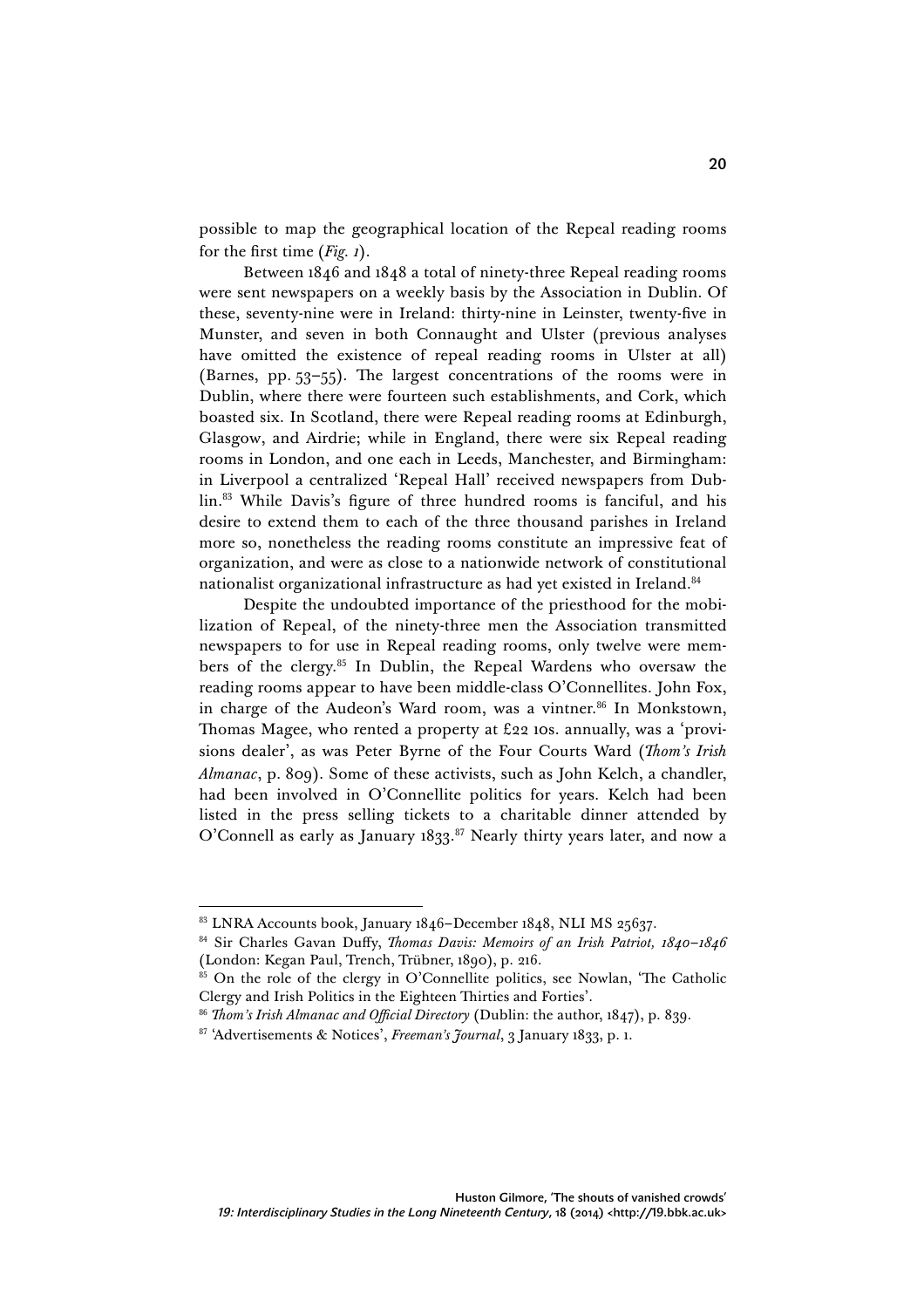Town Commissioner, Kelch was present when plans were first developed to build the Dublin O'Connell monument in 1862. 88

When the Committee was appointed by the Repeal Association to prepare a report on the reading rooms in April 1845, it emphasized the moral benefits resulting from their foundation, especially to young men. It was announced that the reading room in Athlone had been

> the means of giving to the poor mechanic an opportunity of improving his knowledge of men and things, and no doubt will have a very moral tendency. We perceive men who hitherto loitered their time strolling round the streets or carousing in the whiskey shops, now frequent the reading room with every measure of enjoyment. (Ray, 'First Quarterly Report', p. 334)

The idea of a 'union of classes' was fundamental to the Young Ireland conception of nationalism and, hence, the purpose of the reading room. As both organizational bases and politicized spaces, the Repeal reading rooms must be seen as unique, in that they were educational establishments founded with the dual intention of achieving a political goal, Repeal, and from Young Ireland's perspective, a non-sectarian cultural identity, Davisite 'nationality'. In January 1845, the Young Irelander Thomas MacNevin explained to a Dublin reading room that it should be

> a place for training the mind, of culture for social feelings [...] to bring men of the different classes of the national party together. There are, and ever will be, differences in ranks men are unequal — inequality begins in the cradle, and follows them to the grave […]. We wish to get the men of the professions to mingle with the men of trade, and the richer shopkeeper with the poorer artisan.<sup>89</sup>

Writing in 1851, the educationalist J. W. Hudson lamented of the 'the Literary and Philosophical Societies of Ireland' that 'the same state of inactivity and uselessness that characterize similar institutions in Great

<sup>88</sup> *Report of the O'Connell Monument Committee*, ed. by John Canon O'Hanlon (Dublin: Duffy, 1888), p. xx. See also Peter Alter, 'Symbols of Irish Nationalism', in *Reactions to Irish Nationalism, 1865–1914*, ed. by Alan O'Day (London: Hambledon Press, 1987), pp. 1–20.

<sup>89</sup> 'Custom House Ward – Repeal Reading Rooms', *Nation*, 8 February 1845, p. 295.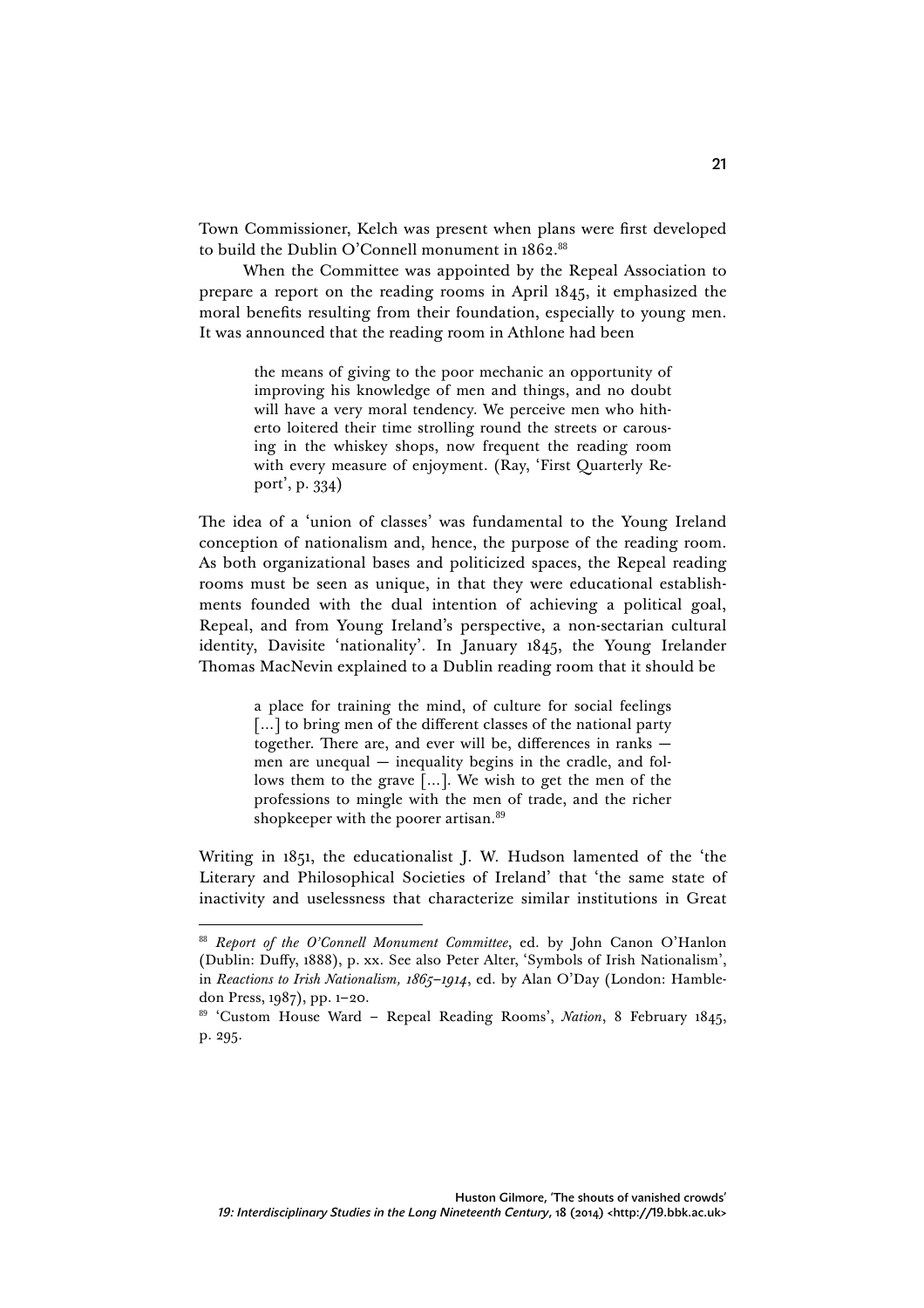Britain', while conceding that in 1844, 'an attempt was made to establish reading-rooms in every populous parish in the country […] but *from the want of books and magazines* they soon became mere gossiping rooms and were given up'. <sup>90</sup> If the Repeal reading rooms were the first of their kind in constitutional nationalist organization in Ireland, it is apposite to ask why they were such a short-lived phenomenon: the few that had not lapsed into desuetude were suppressed after 1848, and a similar network did not appear in Ireland for a generation (Legg, 'Libraries', p. 254).

The answer lies in a combination of factors: the dissolution of the Repeal movement itself into internecine rivalries after 1846, the suppression of nationalist press by the authorities in consequence of Young Ireland's abortive putsch in 1848, and, above all, the devastation of the country by the Famine, and consequent dramatic depopulation of the rural countryside.91 However, even before Smith O'Brien's ill-fated Ballingarry adventure, Young Ireland's Irish Confederation had taken a distinct turn away from Davisite educationalism towards advocating physical force. <sup>92</sup> It is notable that John Mitchel emphasized that the 'confederate clubs' should serve a separatist, rather than an educationalist, purpose: he 'did not approve of making these clubs mere reading rooms or mechanics' institutes. He thought their great object and study, in lectures and reading, should be to rid the island of English rule.'<sup>93</sup> From contemporary police reports, it is clear that the clubs of the Irish Confederation served a similar purpose to the Repeal reading rooms one unnamed policeman in Dublin recorded that he had attended a Dublin club for much of the day on 22 April 1848, when 'there was not 20 [*sic*] members present, at any one time during the day; and those present occupied themselves reading'. Nonetheless, other currents were at work:

<sup>90</sup> J. W. Hudson, *The History of Adult Education* (London: Longman, Brown, Green & Longmans, 1851), pp. 213–14, emphasis in original.

<sup>&</sup>lt;sup>91</sup> On the Young Ireland response to the Famine, see Sean Ryder, 'Reading Lessons: Famine and the *Nation*, 1845–1849', in *Fearful Realities: New Perspectives on the Famine*, ed. by Chris Morash and Richard Hayes (Dublin: Irish Academic Press, 1996), pp. 151–163. On rural depopulation in the post-Famine period, see Kevin O'Rourke, 'Emigration and Living Standards in Ireland since the Famine', *Journal of Population Economics*, 8 (1995), 407–21 (p. 410).

<sup>92</sup> Paul Bew, *Ireland: The Politics of Enmity, 1789–2006* (Oxford: Oxford University Press, 2007), p. 221.

<sup>93</sup> 'The Swift Club', *Nation*, 27 October 1847, p. 829.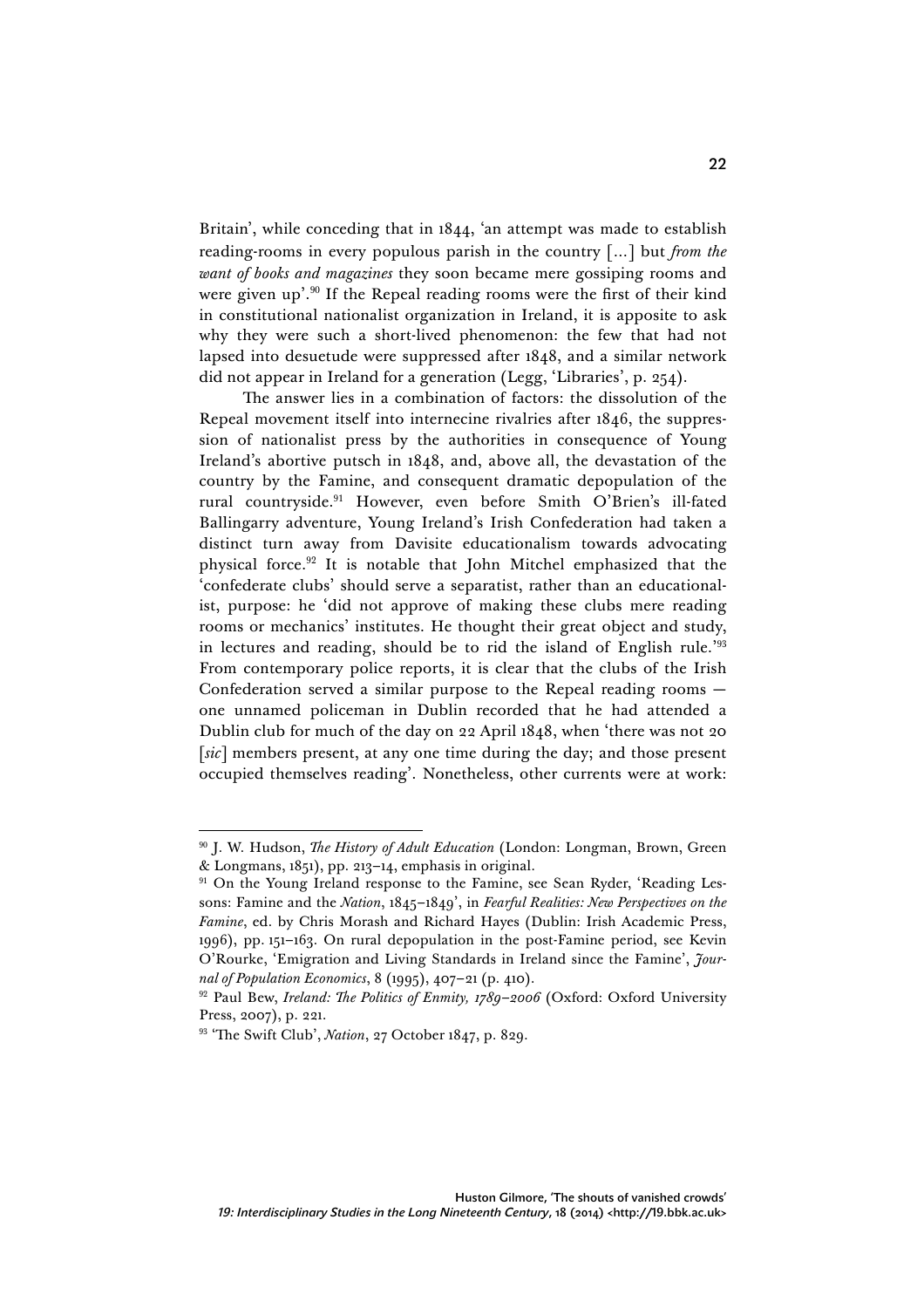he also reported that 'there were two or three pike heads brought into the room'. 94

After the death of O'Connell in May 1847, the Repeal Association's popularity nosedived, and with it that organization's ability to provide its members with newspapers.<sup>95</sup> O'Connell's son John suspended the Association's meetings altogether in the wake of the 1848 rebellion in the belief that 'pending the excitement occasioned by the mad attempt at Insurrection made by Smith O'Brien and others and the hostile temper of the British Parliament, it would be unsafe to the cause to hold any public meeting of the Repeal Association'. <sup>96</sup> The government spy John Donnellan Balfe, who informed on members of the Irish Confederation for the better part of a year, believed the Ballingarry farrago had caused a widespread disaffection with politics, telling his handler in September 1848 that 'the persons who were in the habit of reading newspapers have left the country by thousands, and thousands of others have become so disgusted with politics that they cannot endure the sight of a newspaper'.<sup>97</sup> By the time John O'Connell sought a short-lived revival of the Repeal Association in 1851, its Committee was forced to admit that it had 'no funds to subscribe for newspapers — nor have we any parties here now to use them'. 98

Twenty years later, when W. J. O'Neill Daunt was researching a work that would eventually appear after a long gestation as *Eighty-Five Years of Irish History*, he wrote to Ray for information about the relationship between the Repeal Association and its supporters.<sup>99</sup> Ray replied by stressing the centralizing function of the Association, in exercising control over its supporters and in providing them with O'Connellite propaganda in the form of newspapers. He emphasized that 'I don't recollect

<sup>&</sup>lt;sup>94</sup> Police Reports, 'C.G.', 23 April 1848. Dublin, Trinity College Archives, MSS 2037 Vol. 1 S.3.5. (2037).

<sup>95</sup> Angus Macintyre, *The Liberator: Daniel O'Connell and the Irish Party, 1830–1847* (London: Hamish Hamilton, 1965), pp. 295–96.

<sup>96</sup> LNRA Minute Book, 18 August 1848. Dublin Diocesan Archives (DDA). The extant LNRA Minute Book held by the Dublin Diocesan Archives covers the sporadic meetings of the Association between July 1848 and March 1851. It is a separate document to the LNRA Accounts Book held by the National Library of Ireland (see note 83).

<sup>&</sup>lt;sup>97</sup> Balfe to Major E. Turner, 5 September 1848. Bodley Clarendon MSS Box 53.

<sup>98</sup> LNRA Minute Book, 21 May 1851, DDA.

<sup>99</sup> William Joseph O'Neill Daunt, *Eighty-Five Years of Irish History*, 2 vols (London: Ward and Downey, 1886).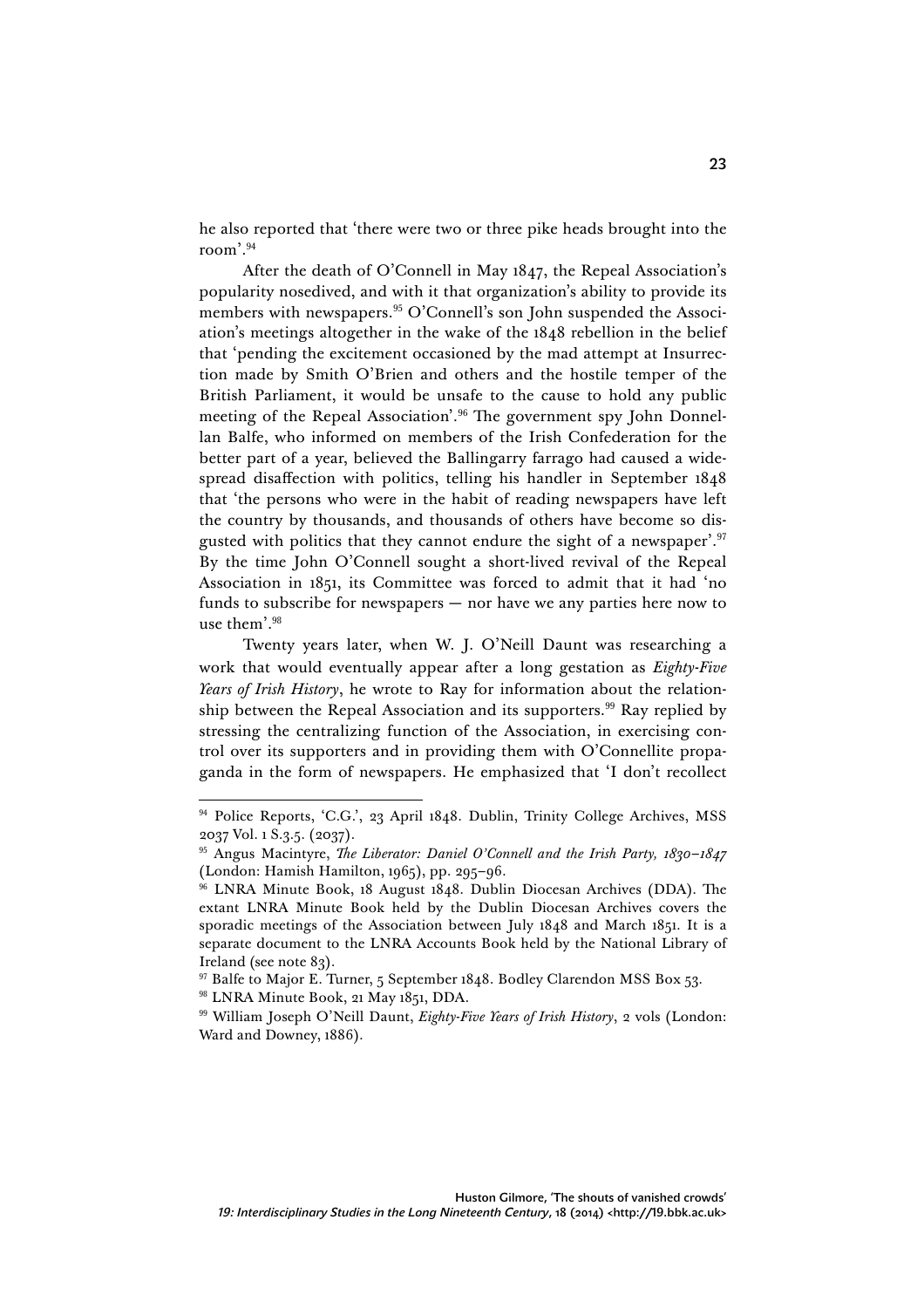any local clubs so called — there were Repeal Wardens in each district and these generally had a reading room for the members &c. but none could do any act by which the Association could be compromised'. Ray noted a qualitative change in the circumstances facing Irish nationalist activists of the Home Rule generation when compared to their O'Connellite predecessors, by adding that 'I suppose there is less need now of newspapers in the way we used to send them, papers now being so cheap'. <sup>100</sup> The Repeal movement antedated the repeal of taxes on newspapers in the 1850s and the expansion of Ireland's railways, both of which fostered a cheap press and a democratization of communication.101 The significance of the Association's function as a centralized body providing nationalist newspapers, and hence as part of this process of democratization, cannot be overstressed. That 'Repeal' thrived in a culture that was both literate *and* oral, evidenced by the mark it made on Irish folk culture, is clear. <sup>102</sup> However, as Ireland seemingly lurched towards a separatist outbreak in the summer of 1848, the authorities were convinced of the importance of newspapers to popular politicization: the Lord Lieutenant thought that

> newspapers circulating by thousands and read by hundreds of thousands people [*sic*] while clubs are organising & arming the masses would be sufficient to drive the most peaceable rural population of England to rebellion, and could not fail to do so with the Irish who are excitable, disaffected, and thoroughly demoralized by 25 years of agitation and goading against British rule.<sup>103</sup>

Certainly, the authorities believed that the suppression of radical newspapers after the Ballingarry 'rising' had had a beneficial effect: one Resident Magistrate told Dublin Castle that the suspension of Habeus Corpus, and the tactical suppression of a number of titles including the *Nation* and John Mitchel's *United Irishman*, had been 'most beneficial […].

<sup>100</sup> Ray to Daunt, 30 September 1871. Daunt papers, NLI MS 10507. In 1853, the advertisement tax was repealed, followed by the abolition of the newspaper stamp tax in 1855, which dramatically reduced the cost of newspapers.

<sup>101</sup> David Dwan, *The Great Community: Culture and Nationalism in Ireland* (Dublin: Field Day, 2008), p. 151.

<sup>102</sup> Ríonach uí Ógáin, *Immortal Dan: Daniel O'Connell in Irish Folk Tradition* (Dublin: Geography Publications, 1995), pp. 81–83.

<sup>&</sup>lt;sup>103</sup> Clarendon to Russell, 9 July 1848. Bodley Clarendon MSS, Letter Book 3.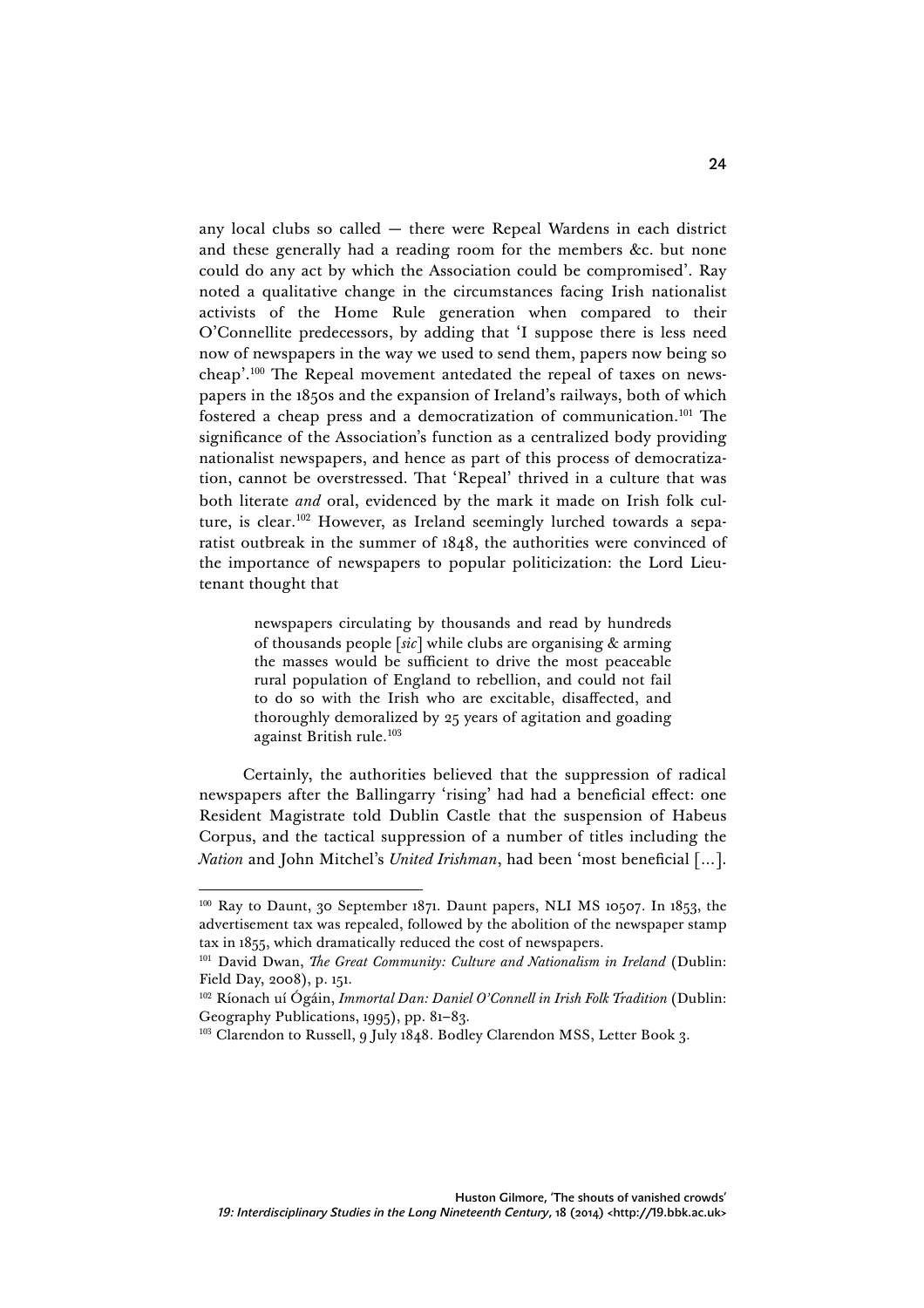Those poisonous publications were read at all the local Public Houses and cheap reading rooms on Sunday. This has ceased.'<sup>104</sup> Another reported that he had been applied to by a parish priest 'as to whether I approved to him getting up a news room to be open to the police & the authorities', but had told him he was opposed to any further reading rooms 'amongst the lower orders', and reported that 'habits of drunkenness having [*sic*] set in amongst some of the artisans, who hereforeto [*sic*] spent their time in the news rooms instead of the public house'. 105

Radvan Markus has suggested that, in the 1790s, 'significant sections of the Gaelic-speaking population lived untouched by writing or print', and ascribes this condition as analogous to what Walter Ong has termed 'primary orality'. <sup>106</sup> Yet the archival records that survive from the period show the United Irishmen to have engaged in a vigorous printbased propaganda campaign; it is important not to equate the lives of the rural poor with a prelapsarian pre-political world view without evidence, and to note that during the eighteenth century printed books had become accessible to an increasing number of people. <sup>107</sup> If a majority of Ireland's pre-Famine population were unable to read or write and hence lived in a state of 'orality', theirs are voices that are silent to the historian, or at best, they have come down to us as the 'shouts of vanished crowds'. <sup>108</sup> Indeed, the equation of peasant life with a 'pure state of the national culture', promulgated by Young Ireland like the Fenians after them, was undertaken in a culture of print, which was either read, or read aloud in public; it is from the remnants of that culture that the historian can draw.<sup>109</sup> While a great many people in pre-Famine Ireland were illiterate and therefore

 $\overline{a}$ <sup>104</sup> C. Hunt, R. M. Co. Tipperary, to Dublin Castle, January 1849. London, National Archives Office (NAO) CO 904/9 ff.347–49.

<sup>&</sup>lt;sup>105</sup> W. S. Tracy, Co. Limerick, to Dublin Castle. NAO CO 904/9 ff.347-49.

<sup>106</sup> Radvan Markus, '"Níl an Focal Sin Againn": Orality, Literacy, and Accounts of the 1798 Rebellion', *New Hibernia Review*, 14.1 (2010), 112–26 (p. 115). For the concept of 'primary orality', see Ong, pp. 31–75.

<sup>107</sup> Iain McBride, *Eighteenth Century Ireland: The Isle of Slaves* (Dublin: Gill & Macmillan, 2009), p. 56.

<sup>&</sup>lt;sup>108</sup> The thought occurs to Stephen Daedalus while absent-mindedly staring at prints of racehorses, but also shortly after talking about O'Connell and Irish history to Mr. Deasy, who claims to 'remember the famine in '46' (James Joyce, *Ulysses* (Harmondsworth: Penguin, 1971), p. 38).

<sup>&</sup>lt;sup>109</sup> For the manner in which successive generations of Irish writers have sought to (re)mythologize the Irish peasant, see Edward Hirsch, 'The Imaginary Irish Peasant', *PMLA*, 106 (1991), 1116–33 (p. 1121).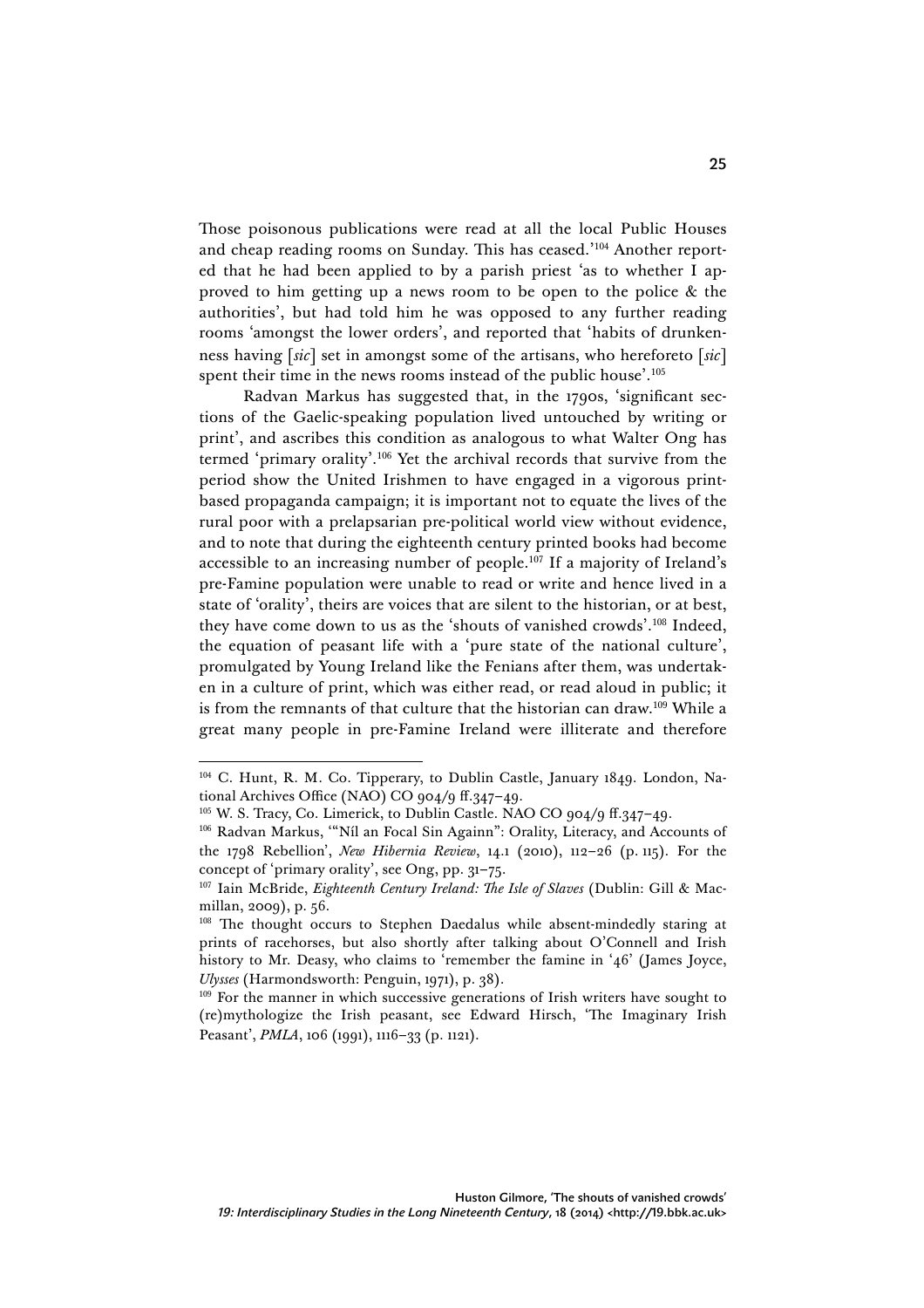living in a state of orality ('primary' or otherwise), it behoves the historian to use the archival record as extant, mindful of its silence as to the voices of the rural poor, and in full knowledge of the fact that it is 'impossible for archives to reflect all aspects and elements of society'. $^{110}$ 

After the false dawn of the news of revolution in Paris, the summer of 1848 saw an explosion of nationalist mobilization unseen since the 1790s.<sup>111</sup> It is striking that those areas of Ireland with the highest concentration of Repeal reading rooms — Dublin, Cork, Waterford, Kilkenny, and parts of South Tipperary — were also the areas with the highest levels of support for the Irish Confederation, but it should also be borne in mind that these areas were predominantly urban centres in an overwhelmingly rural society. Duffy himself admitted as late as June 1848 that the Irish Confederation had made few inroads in the countryside.<sup>112</sup> During the Famine, a majority of the rural poor in Ireland were more concerned with sustenance than the constitutional niceties of where their parliament should be. Here, the Young Irelander Richard O'Gorman's account of his attempts to raise the peasantry in rural Tipperary in 1848 provides a striking indication of the gulf between the nationalism brokered by urban elites and the concerns of those living in a rural economy in crisis. Written in 1881, it is worth reading for any student of nationalism in the nineteenth century:

> We had all been woefully deceived — wholly misinformed as to the condition of the people in the remote counties […]. Their political education had taught them only the virtue of meetings and processions and eloquent harangues […]. [They] were very ignorant on the subject of politics  $-$  the

 $\overline{a}$ <sup>110</sup> Rodney G. S. Carter, 'Of Things Said and Unsaid: Power, Archival Silences, and Power in Silence', *Achivaria*, 61 (2006), 215–33 (p. 216)

<sup>&</sup>lt;http://journals.sfu.ca/archivar/index.php/archivaria/article/view/12541/13687> [accessed 14 May 2014].

<sup>&</sup>lt;sup>111</sup> Gary Owens, 'Popular Mobilisation and the Rising of 1848: The Clubs of the Irish Confederation', in *Rebellion and Remembrance in Modern Ireland*, ed. by Laurence M. Geary (Dublin: Four Courts Press, 2001), pp. 51–63. Owens estimates the total membership of the confederate clubs to have been around fortyfive thousand; against this should be set the total population of Ireland at the time, of approximately eight million. See D. B. Grigg, *Population Growth and Agrarian Change: An Historical Perspective* (Cambridge: Cambridge University Press, 1980), p. 115.

<sup>112</sup> 'Meeting of the Irish Confederation', *Nation*, 10 June 1848, p. 370.